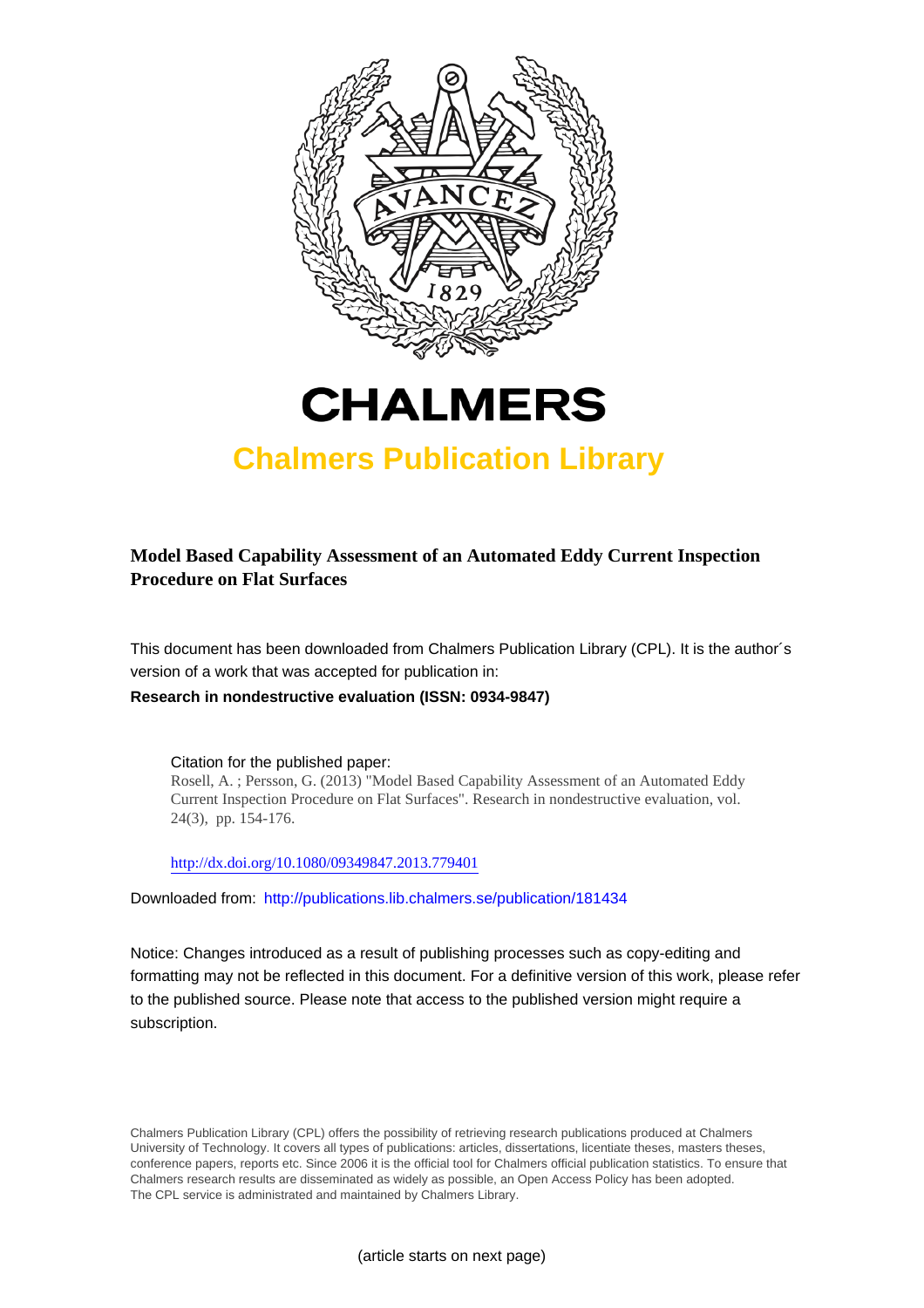## Model Based Capability Assessment of an Automated Eddy Current Inspection Procedure on Flat Surfaces

Anders Rosell<sup>1</sup>, Gert Persson<sup>2</sup>

<sup>1</sup>GKN Aerospace Engine Systems, Trollhättan, Sweden, anders.ar.rosell@gknaerospace.com

<sup>2</sup>Chalmers University of Technology, Göteborg, Sweden

Abstract: The probability of detection (POD) of a well controlled, automated eddy current procedure is evaluated in a numerical model and compared with experiments. The procedure is applied in laboratory environment with a single absolute probe which is positioned for raster scan over flat surfaces containing fatigue cracks. The variability of the signal amplitude, due to small fatigue cracks in the Titanium alloy Ti-6Al-4V, is expected to mainly originate from crack characteristics and the index distance of the raster scan. The POD model is based on the signal versus crack size  $(\hat{a}$  versus a) result. The presented procedure provides a well defined basis for a comparison between a simulated and an experimentally based POD assessment. Finite element analysis is used to model the eddy current method. A simplified fatigue crack model is first introduced and evaluated experimentally. Numerical computations are then used to build the corresponding model based POD curve which show good agreement with the experimental result. The model based POD curve is generated both by means of a parametric and a non-parametric approach. Differences between model based and experimental POD are discussed as well as the delta POD approach using transfer functions.

Keywords: Eddy current, Probability of detection (POD), Model based POD

### 1 Introduction

It is important to optimize maintenance and overhaul in order to accomplish light weight, cost efficient and reliable aero engines. The capability of inspection methods driven towards the detection of smaller and smaller defects is evaluated by probability of detection (POD) assessments within the aerospace industry. The objective of a POD assessment is to acquire a representative estimation of the capability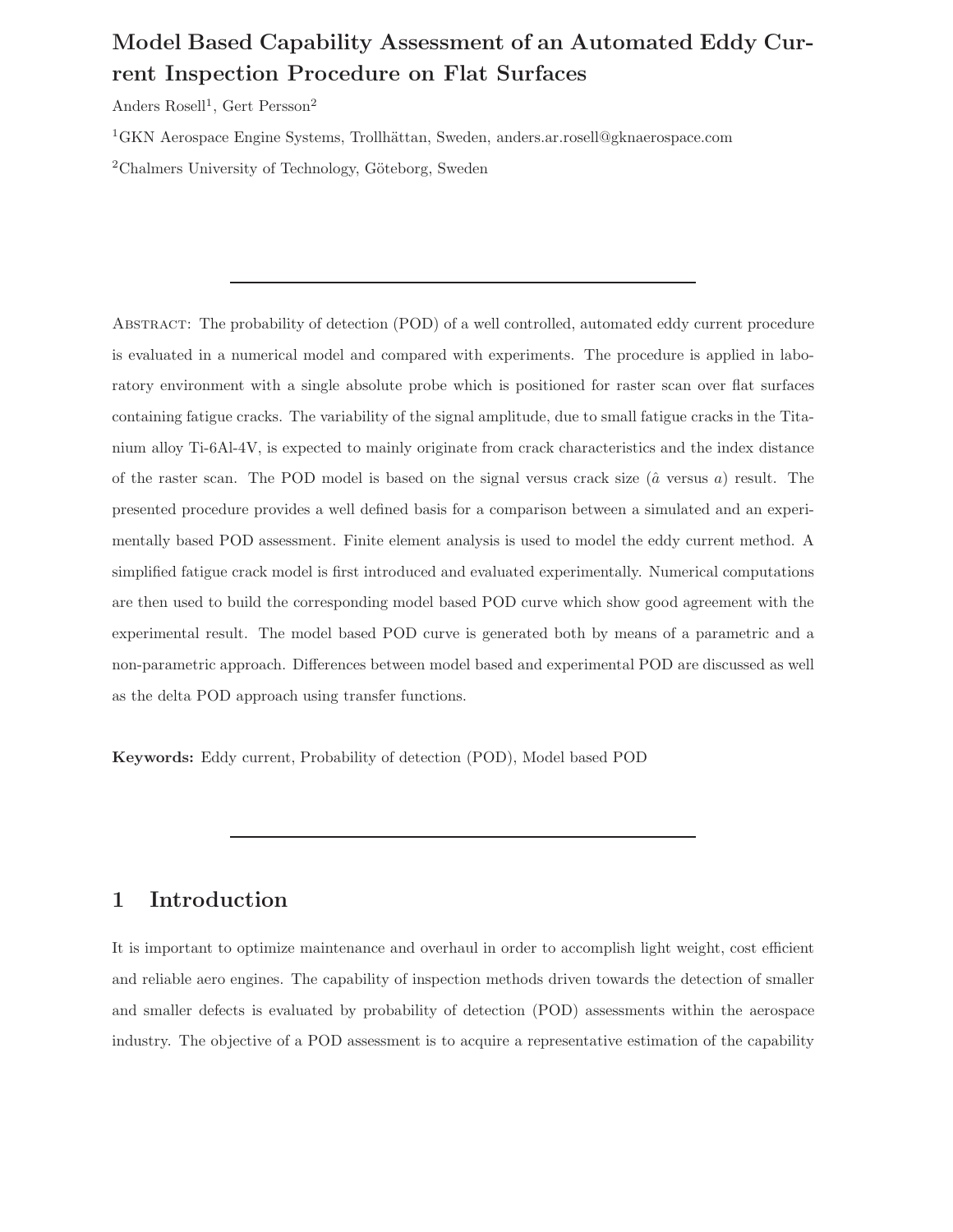of a non-destructive evaluation (NDE) procedure. It is of high importance that the reliability and performance of the NDE techniques used for flaw detection are validated and that the capability of detection of various flaws, such as cracks, is quantified and well understood.

In this work an automated eddy current (EC) procedure is considered. The framework for a POD assessment of such a NDE system is described in [1]. The procedures require extensive experimental work and a large number of cracks in order to show a valid POD estimate. This is often time consuming, costly and may require iterations of procedure parameter settings in order to arrive at the desired capability result. The experimental assessments are also often approximate as a consequence of the high costs involved to retrieve relevant defects in complex parts. Small variations in the procedure can change the POD and a full understanding of the impact from various parameters is therefore desired.

In order to support and understand the experimental work and capability estimations there is a need for modelling tools. Such tools can give efficient POD estimations at an early stage as well as an understanding of critical parameters and defect characteristics related to the inspection procedure. The possibility to model eddy current NDE has been developed over the last decades and the use of such models have been identified and used for POD estimation [2–7]. The approach in [6] was to include the uncertainty in the model based signal response from experimental data. The results were compared to an automated procedure but the authors concluded that the uncertainty of input parameters needs to be accounted for in the model based approach including the variation in crack characteristics. In [7] the authors used defined uncertainties of the input parameters to the model comparing the results to a manual eddy current inspection. This propagation of uncertainties through the mathematical model was described also in [5] but included in [7] was also a variability in flaw characteristics. This approach is used within this work which also includes a thorough investigation of the flaw description. The results are compared to an automated procedure which is described in detail and used for estimation of the uncertainties in input parameters. The comparison between model based and experimental results is here carried out for two different sets of procedure settings which enable to study the results both using full model assisted POD but also by the use of transfer functions. Two different approaches for model based POD are tested within this work, the first using the resulting data in a parametric POD model and the second not making any assumptions on the shape of the final POD curve. The modelling method used here is based on the finite element method. This method has previously been used for EC signal response predictions from realistic defects, such as tightly closed fatigue cracks [8].

A comparison between an experimental and a model based POD estimation is carried out within this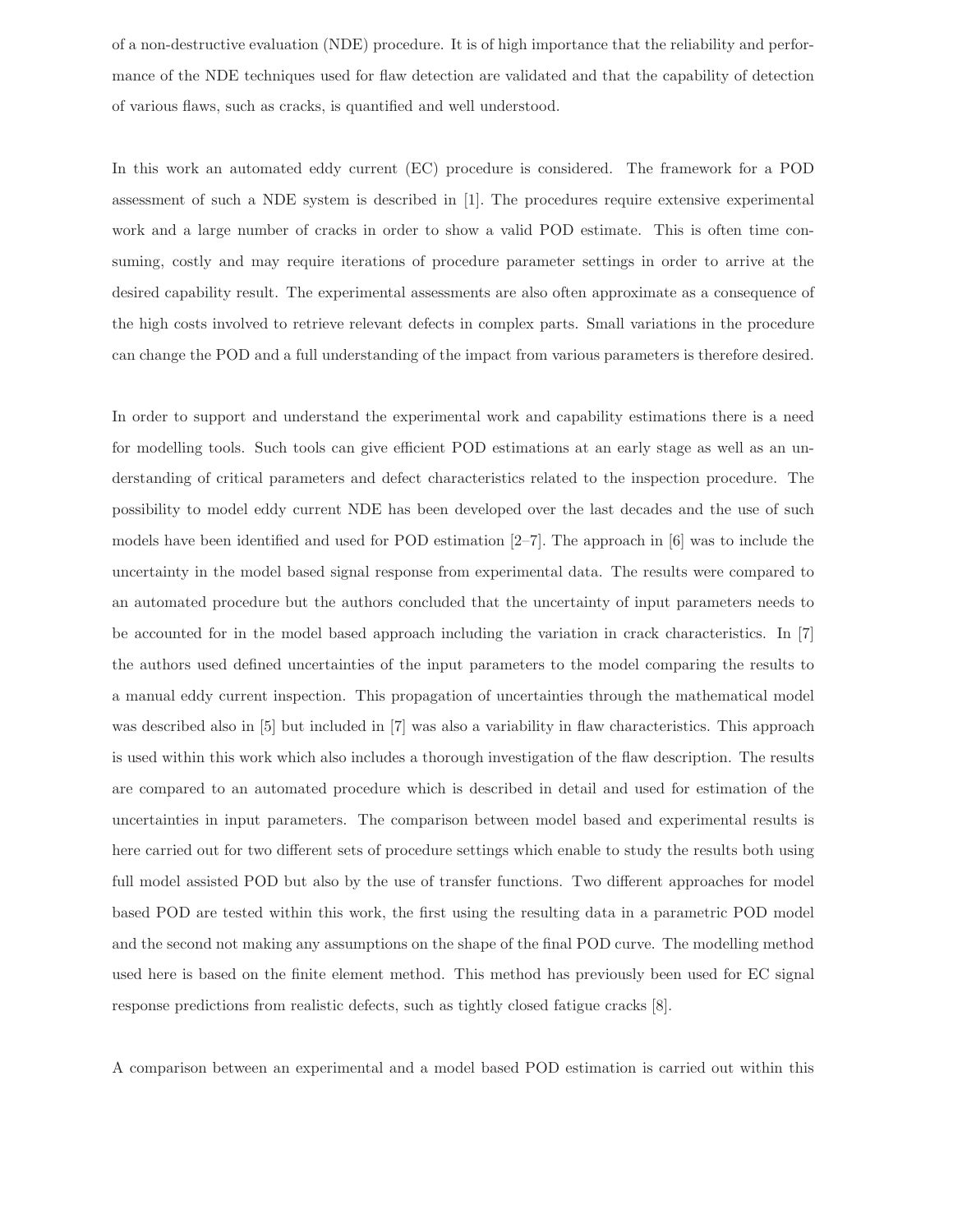work. The experimental procedure is simplified in the sense that the human influence is ignored and only one eddy current probe is used. This eliminates the variations introduced by those two factors. Signal response variation for automated procedures arises mainly from crack and sensor characteristics in automated eddy current procedures [9]. The focus here is to apply the modelling method conservative not overestimating the method capability, and to use relevant but simplified description of the characteristics of the fatigue cracks which are used in the experimental POD study. The model based POD assessment requires a three dimensional problem description. This puts high demands on how to use the modelling techniques in order to arrive at an efficient computational method. The objective of this work is to evaluate the possibilities and approaches of model based POD for automated eddy current procedures. This is achieved by comparing modelled results to a well controlled experimental estimation of method capability. The result serves as a validation of models in a statistical framework. It should, however, be emphasized that no specialized measurements on the variability of process parameters have been conducted other than described in this paper.

### 2 Procedure

The eddy current NDE procedure considered here is automated. An absolute probe is used and moved over flat surface samples. The raster scan index distance  $L_{scan}$  is 0.5 mm, see Fig. 1. The probe is an absolute single coil with an outer diameter of 1 mm, an inner diameter of 0.75 mm and a length of 1 mm, operating at a frequency of 1 MHz. The material is Ti-6Al-4V with a conductivity of 0.58 MS/m and the standard depth of penetration is thus  $0.66$  mm. The signal amplification (gain) is equal in the x and y component of the impedance using an Elotest B1 commercial instrument. The impedance response is measured by the signal amplitude, not making any considerations about the phase. This approach is adopted since it is general but yet simplifies the comparison with modelled results. Measuring the impedance signal amplitude may give rise to false indications from lift-off variations. In this procedure the scan speed is low (1 mm/s) and the probe is put in contact with the smooth surface using a spring loaded fixture reducing such unwanted variations. A protective PTFE tape is put on the sensor tip to avoid wear. The thickness of the tape is 0.1 mm. A rectangular calibration notch with dimensions length  $= 0.76$  mm, depth  $= 0.38$  mm and width of approximately 0.076 mm is used. The notch is placed in a thick block of Ti-6AL-4V with smooth surface similar to the test samples. The signal amplitude response |Z| of a defect is always compared to the response of the calibration notch, denoted  $|Z_N|$ . For this simplified procedure only one probe and one calibration block are considered. The positioning of specimens may place the crack in various positions relative the scan plan. The cracks are aligned with the direction of the scan but may deviate slightly from this and it is assumed that the orientation is normally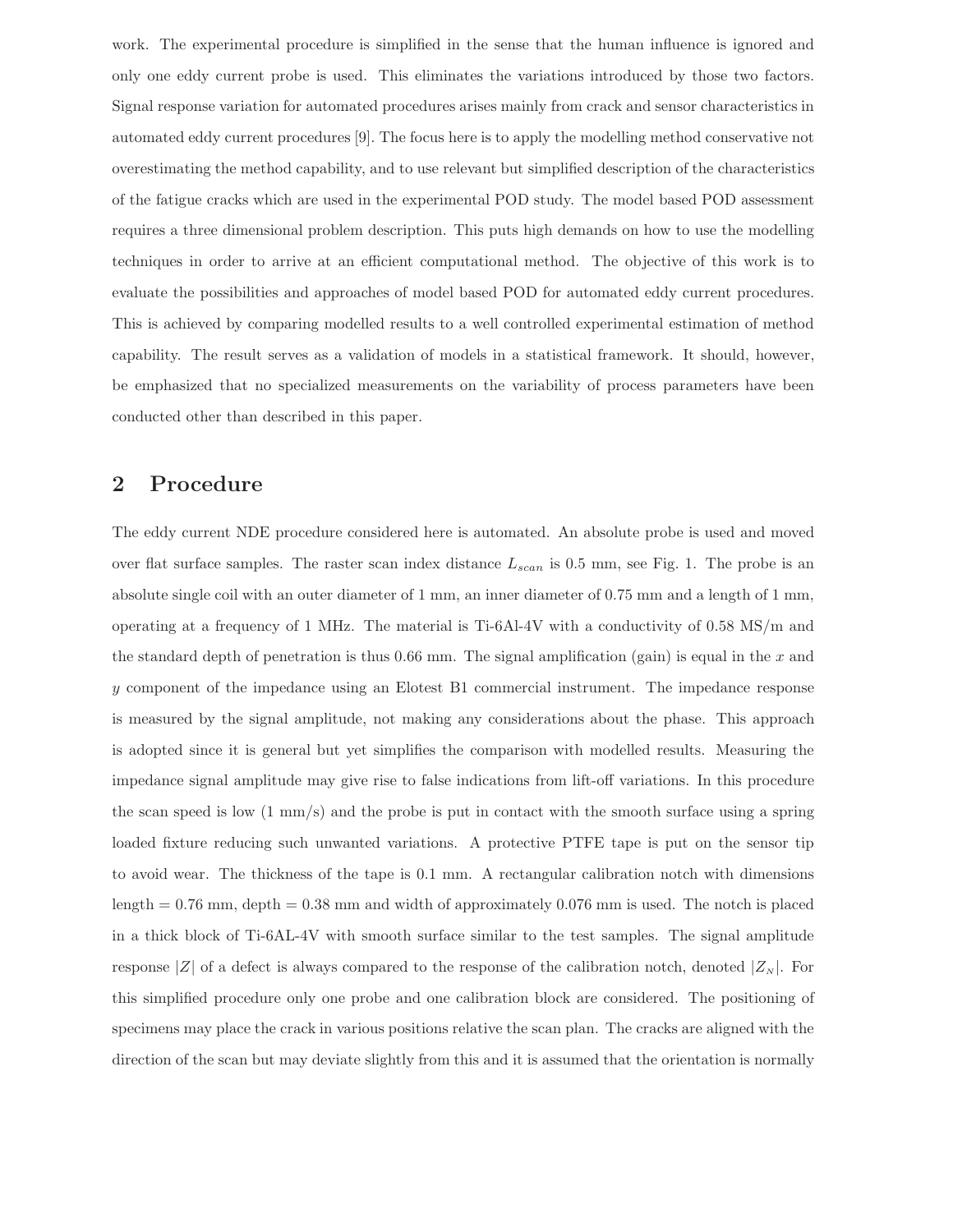distributed with a mean of  $0^{\circ}$  and a standard deviation of approximately 1-5°. The signal threshold is set to 20% of the calibration notch and the detection threshold i.e. noise level is approximately 25 % of that, thus corresponding to 5 % of the calibration notch signal amplitude response. The procedure parameters are summarized in Table 1.



Fig. 1. Scan plan of eddy current procedure.

Table 1. Summary of eddy current procedure.

| EC signal measure                  | Impedance amplitude relative calibration   |
|------------------------------------|--------------------------------------------|
| Probe type                         | Absolute, air-core without shielding       |
| Probe dimensions                   | ID=0.75, OD=1, L=1 ${\rm [mm]}$            |
| Frequency                          | 1 MHz                                      |
| Scan index distance                | $L_{scan} = 0.5$ mm                        |
| Scan speed                         | $1 \text{ mm/s}$                           |
| Inspection type                    | Automated on flat surface                  |
| Defects                            | Fatigue cracks aligned with scan direction |
| Material                           | $Ti-6Al-4V$                                |
| Material conductivity $\sigma_0$   | $0.58$ MS/m                                |
| Calibration notch                  | Length=0.76, Depth=0.38, Width=0.076 [mm]  |
| Noise threshold $\hat{a}_{th}$     | $5\%$                                      |
| Decision threshold $\hat{a}_{dec}$ | 20%                                        |
|                                    |                                            |

### 3 Methods for experimental capability assessment

#### 3.1 Experimental set up

An eddy current measurement system, shown in Fig. 2a, was set up for the experimental procedure evaluation. The system is build up by two linear actuators connected to form a  $x-y$  table. The probe is moved on the actuators by stepper motors connected to a motion system built up in LabVIEW. A measurement acquisition system is connected to the Elotest B1 instrument and the impedance of the probe is captured as an analogue signal together with the probe position with a sampling rate of 50 Hz during scan. The position accuracy is of the order of  $1\t{-}10 \mu m$ . The system allows detailed measurements of flat samples using a small scan index distance as presented in Fig. 2b. For such evaluations of signal responses as a function of x and y coordinates a scan index distance of 50  $\mu$ m is used.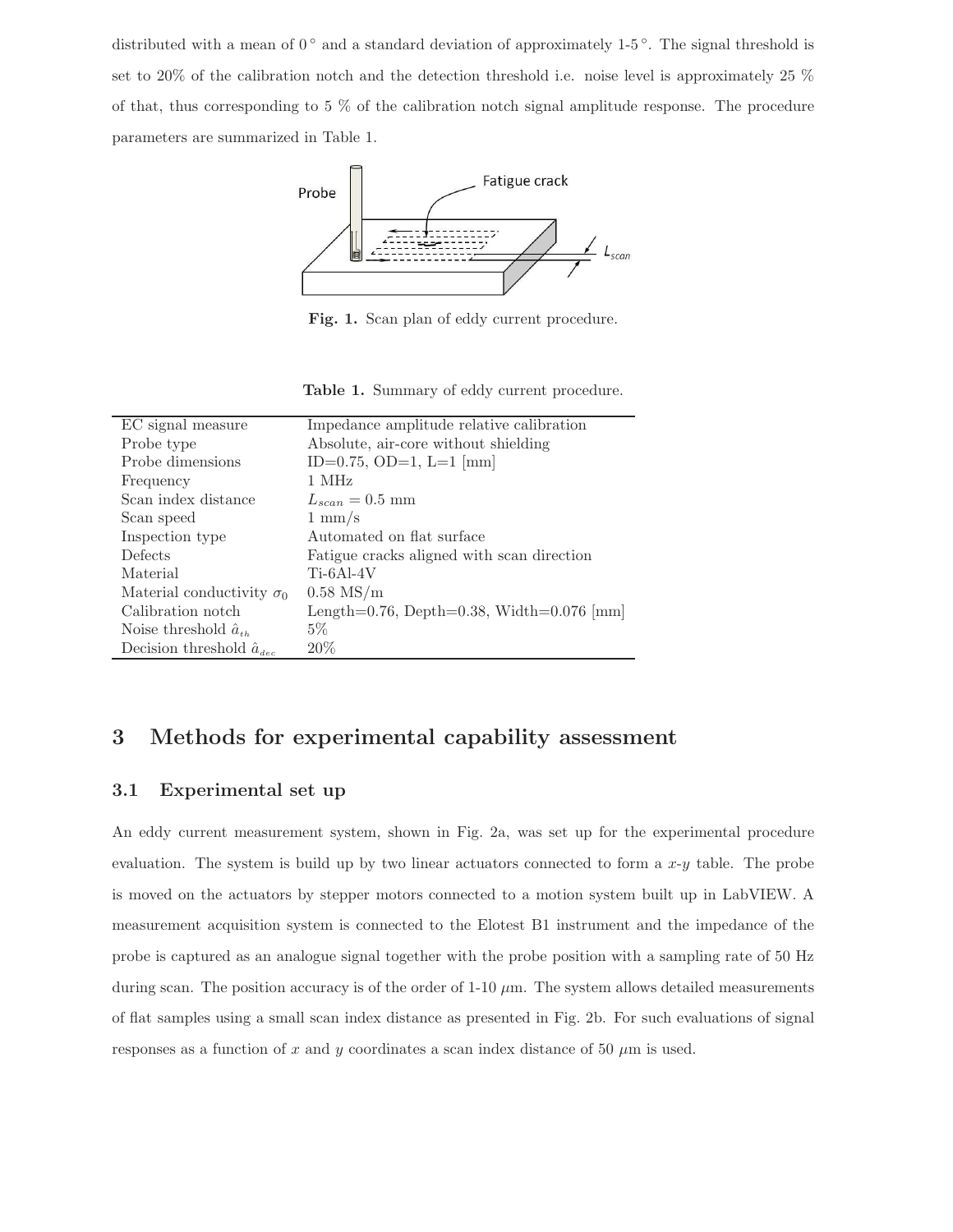

Fig. 2. Experimental system.

#### 3.2 Significant variables

The first step in order to be able to understand procedure variations consists of identifying the parameters which are possible sources of uncertainty in the NDE process. Once identified, a statistical description of each parameter must be carried out in order to understand the variability that is to be used in the models.

There are in general three kinds of influencing parameters in an eddy current procedure. First those associated with the handling and characteristics of the probe and equipment. Secondly the sample or component features and last the characteristics of the defect. An overview of the variables and how they are treated here is given in Table 2. A more complete description of all parameters that should be considered in a capability assessment for a general eddy current procedure is presented in [1] and in [10]. Some of the specified variables in Table 2 are stated quite simply such as the fixed bulk material property, which in the general case can vary due to for example thermal history, microstructure, manufacturing e.g. cast or forged. Variations in those properties can introduce differences in permeability and conductivity and thus contribute to variability in eddy current crack signal response and to the probability of false alarms (PFA). Here, such bulk material variations are considered to be small and are ignored. Variables connected to the human factor and interpretation of signals and measurements are not presented in the table.

Small surface variations due to roughness corresponding to variations in tilt angle are in this case considered to contribute as a variation in lift-off only, which is a valid assumption for small angles [11]. A lift-off curve may be calculated using an analytical model according to [12]. This model is used in order to characterize the lift-off of the measured signal. A signal from a scan during the measurements of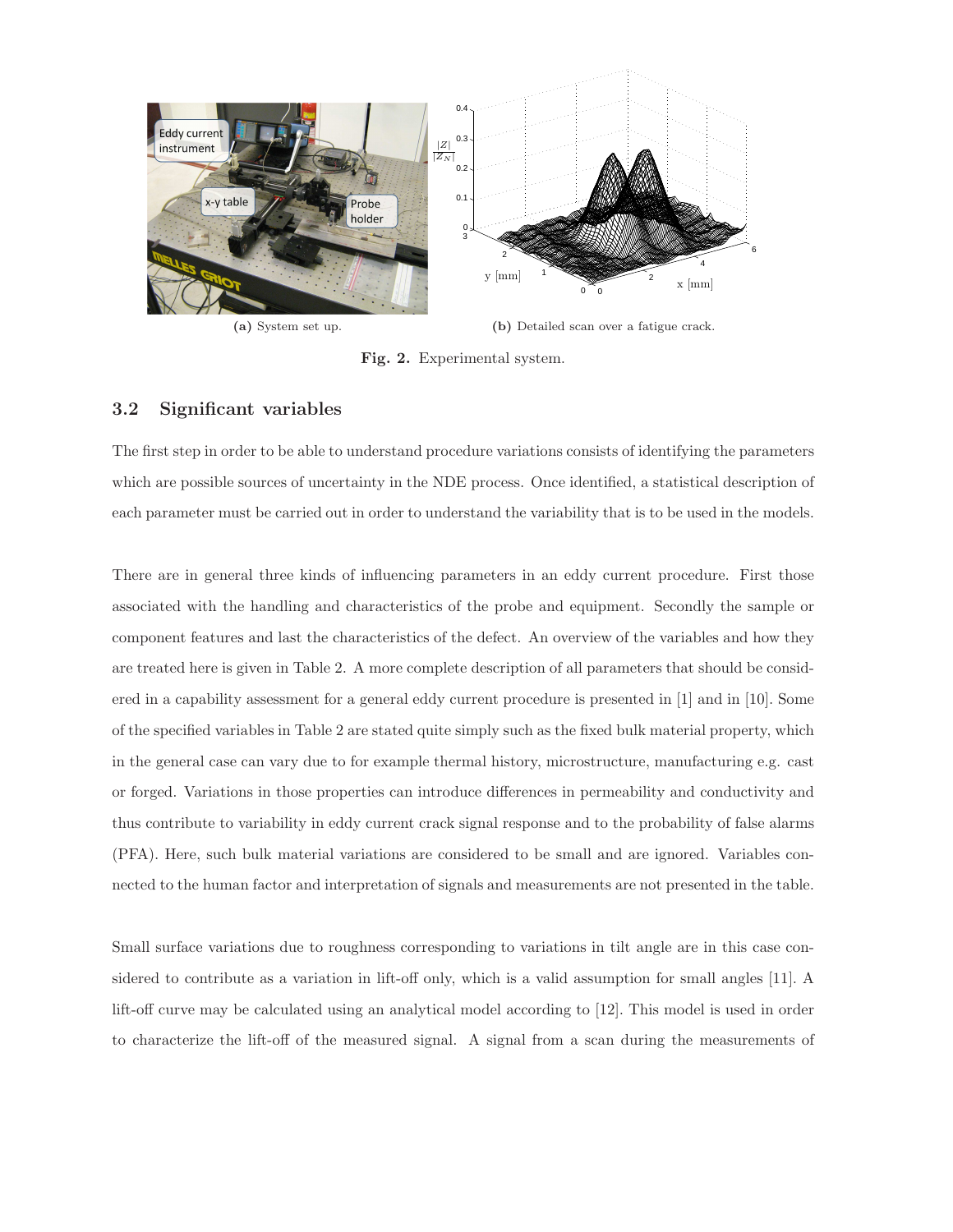Table 2. Variables considered in the automated eddy current procedure.

| T TVCH                                       | bource of signal response variation |                      |
|----------------------------------------------|-------------------------------------|----------------------|
| Test Frequency                               | Probe handling                      | Scan index distance  |
| Probe <sup>a</sup>                           |                                     | Lift-off             |
| Gain                                         |                                     | Tilt angle           |
| Signal evaluation                            |                                     | Scan speed           |
| Threshold levels                             |                                     | Repetition           |
| Filters                                      | Component                           | Positioning          |
| Calibration notch <sup><math>a</math></sup>  |                                     | Surface roughness    |
| Cables                                       | Fatigue crack characteristics       | Shape                |
| Digitalization                               |                                     | Width                |
| Signal capture                               |                                     | Electric contacts    |
| Bulk material properties <sup><i>a</i></sup> |                                     | Orientation          |
| Temperature $(20\degree C)$                  |                                     | Angle to the surface |
| Instrument                                   | Electric noise                      |                      |

Fixed Source of signal response variation

<sup>a</sup>May be considered in modelling aspects as a source of variation for a general procedure.

the experimental POD assessment is presented in Fig. 3a. The actual signal amplitude is retrieved as the signal without noise using moving average. The lift-off variation is considered from this signal using the analytical model. The signal amplitude is captured by the  $Z_x$  and  $Z_y$  impedance channels which both contain noise related to the electric circuits and lift-off. Here, the amplitude noise is characterized directly which leads to a simplified treatment. To evaluate the electric noise and the variation in lift-off, the measured signal is studied. The noise and lift-off characteristics are presented in Fig. 3b, together with the estimated standard deviations assuming a normal distribution in both cases.



Fig. 3. Signal processing in the eddy current measurement.

The repetition uncertainty and scan speed are not included as sources of variation. This is due to the experimental set up, which is optimized for position accuracy but results in low scanning speed. The sources of variations in Table 2 may for this procedure be significantly reduced and the important factors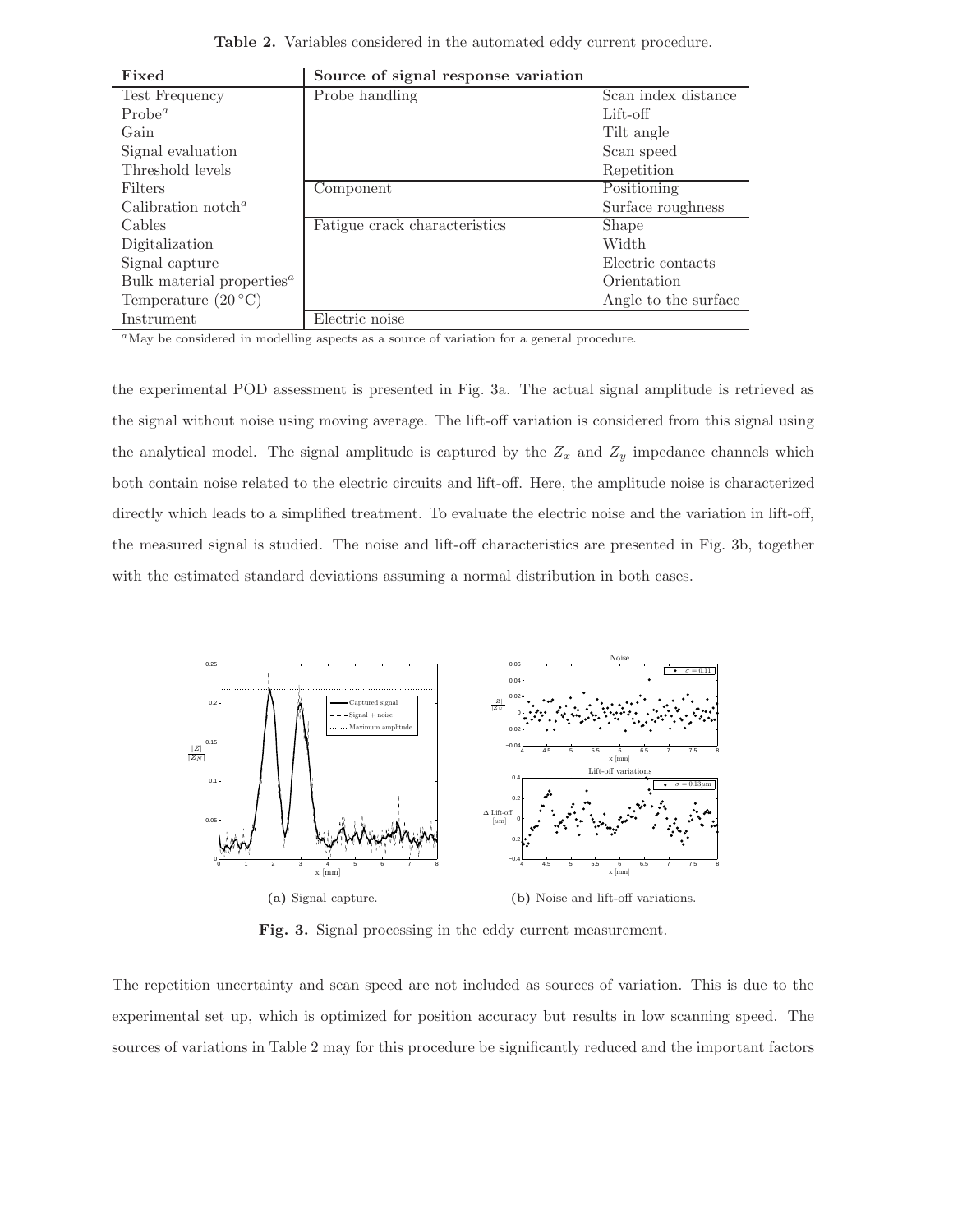that are expected to affect the POD are in this procedure:

- Scan position relative to the crack, assumed to be uniformly distributed in the interval [−0.25, 0.25] mm.
- Crack orientation relative to the scan direction, normally distributed with mean and standard deviation approximately  $\mu_{orient} = 0^{\circ}$  and  $\sigma_{orient}$  1 – 5°, respectively.
- Lift-off, assumed to be normally distributed with mean  $\mu_L = 0.1$  mm and standard deviation  $\sigma_L$ around 1  $\mu$ m.
- Fatigue crack characteristics.

#### 3.3 Methods to estimate the experimental POD curve

One of the most difficult types of defects to detect that also are one of the most severe to load carrying components, is the small and tightly closed fatigue crack [10]. Such cracks are possible to intentionally produce in test objects with a fatigue test and are recommended to use for capability estimation. The number of cracks should be at least 40 according to [1] and at least 30 according to [9] for an  $\hat{a}$  versus a analysis, where the signal response  $\hat{a}$  is recorded for each crack of size  $a$ . 53 cracks are used for the POD assessment within this work. All cracks are created with the same parameters in the fatigue process but are exposed to different numbers of cycles rendering the size variation. The sizes are measured on the sample surfaces and the half-circular geometry is verified by destructive evaluation of a few cracks. The cracks that were opened for size verification had sizes from 0.89 to 2 mm in length and had all a depth lying within  $\pm 4\%$  of half the surface length. The samples are ground for removal of the crack initiation notches. For the experimental POD curve estimation it is assumed that the signal response variation is constant for all crack sizes a. The relation between  $\hat{a}$  and a that is best describe as linear with constant variance at all crack sizes is selected, considering also  $log(\hat{a})$  versus  $a, \hat{a}$  versus  $log(a)$  and  $log(\hat{a})$  versus  $log(a)$ . The parametric POD curve estimation together with the 95% confidence limit is modelled following the steps in [1]. The derived result is representing a parametric POD model assuming that the curve follows a cumulative normal distribution function.

### 4 Experimental results

Aiming at normally distributed signal responses with a mean value at the linear regression line and constant variance for all crack sizes yields best fit with a  $log(\hat{a})$  versus  $log(a)$  relation. This decision can be aided by evaluations using for example Kolmogorov-Smirnov or Durbin-Watson statistical tests on the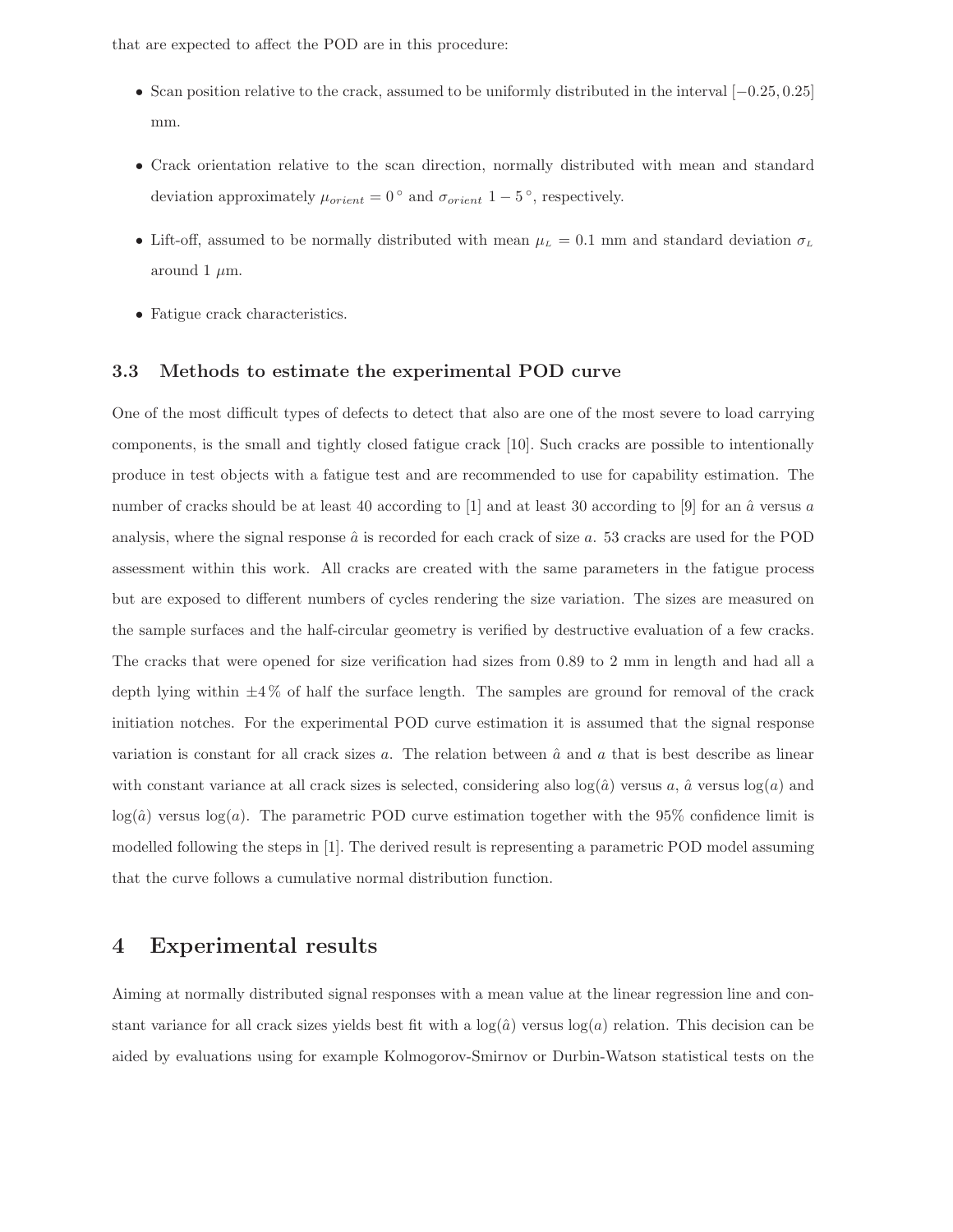residuals. The resulting signal amplitudes and residuals for that case are presented in Fig. 4a together with the linear regression line. The corresponding  $POD(a)$  is presented in Fig. 4b together with the lower 95 % confidence limit. The constant variance, estimated with maximum likelihood principles, of the data along the regression line is  $v_{ML} = 0.0394$ . The resulting values of  $a_{90}$  and  $a_{90/95}$  are 0.8031 mm and 0.8313 mm respectively.

The variation of signal responses around the regression line is assumed to mainly originate from the variation in crack characteristics. A second data collection was therefore carried out with a doubled scan index distance,  $L_{scan}$ , of 1 mm. The procedure is otherwise identical with the data in Table 1. This modified procedure will reflect the change in POD related to the scan index variable as the same cracks are used for these experiments. The result is included in Fig. 4. The constant variance is  $v_{ML} = 0.0790$ and the resulting values of  $a_{90}$  and  $a_{90/95}$  are 0.9199 mm and 0.9594 mm respectively. It is clear from this data that the change in scan index distance has an impact on the resulting POD curve and the lower confidence limit. It should also be mentioned that these procedures are not intended to represent the optimum selection in order to achieve the best possible POD of a eddy current evaluation but rather be a typical example using a simple absolute air-core probe.



Fig. 4. Results of experimental POD.

### 5 Fatigue crack model

Model assisted POD estimation must make use of a validated model that is able to include variations in the significant procedure variables. The numerical modelling method used is validated for the specific crack type, probe and material that are used within this work [8]. The cracks used here are tightly closed and electric connections between the crack surfaces are appearing. The state of the electrical contact is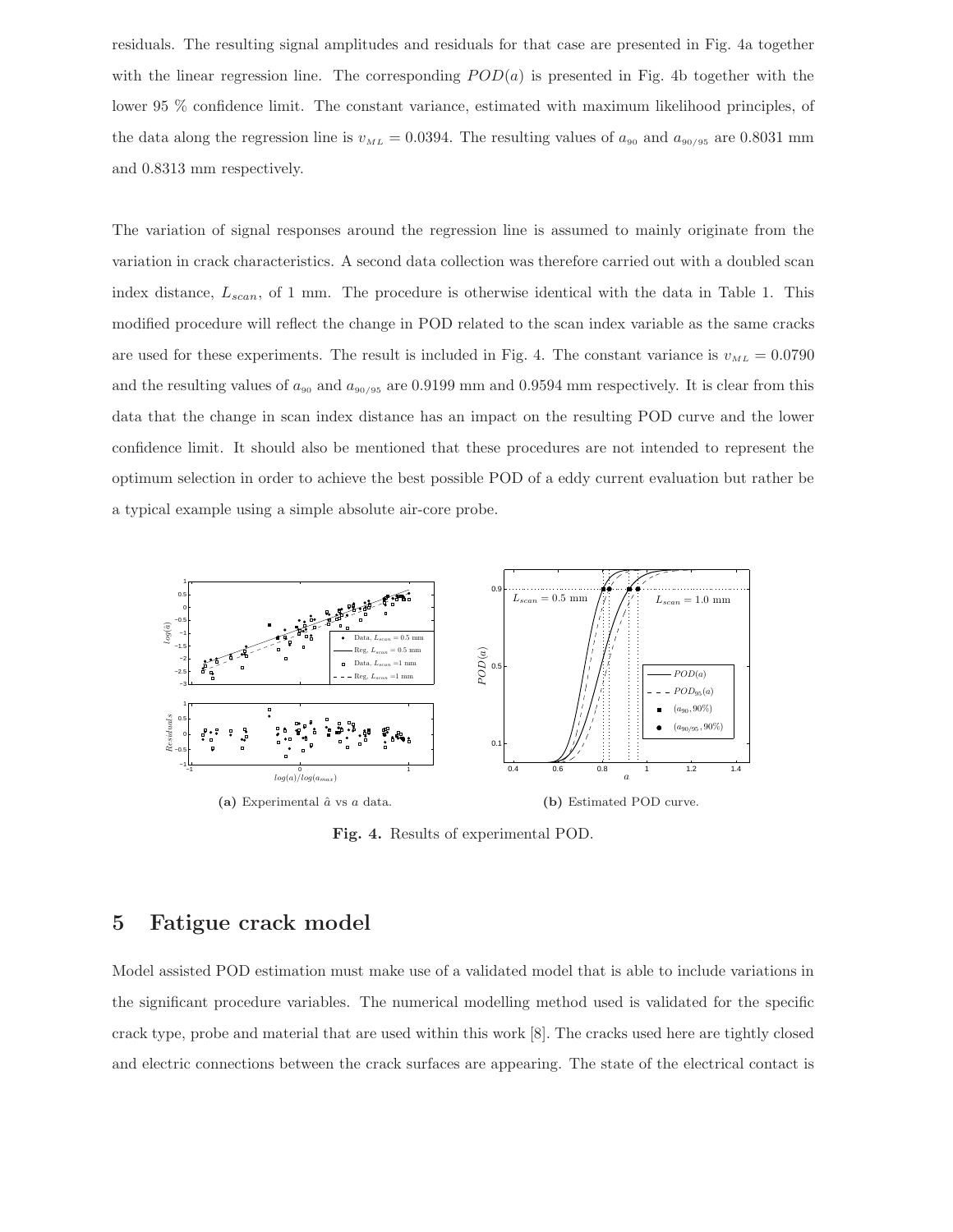The method capability must be described using POD as different defects of the same size will produce different signal responses. This means that defects of the same size may sometimes be detected and sometimes not. This is related to the fact that inspection systems are driven to their extreme performance. One of the most important sources of this signal variation is the characteristics of the individual crack. Factors that may be considered in the fatigue crack characteristics are presented in Table 2. It is however difficult to estimate the distribution of parameters such as shape, electric contact, angle to the surface and branching of fatigue cracks non-destructively. The fatigue cracks used here are considered to give variation in signal response mainly due to electric contacts between the crack faces. This could be modelled in combination with a variation in shape or angle in a more complex model if such data are available. The variable used must reflect the signal response of the crack and may depend on several factors such as material type and process used in the manufacturing of the cracks. The aim is to build a simplified model that reflects the relevant response characteristics at the different crack sizes. Such a model should be relevant in a statistical perspective but may deviate from the best model of an individual crack.

The characteristics of the fatigue crack are modelled with electrical connections represented by a non-zero conductivity tensor  $\sigma_{ij}$  applied to the elements constituting the crack. The tensor is modified according to

$$
\sigma_{ij} = \begin{bmatrix} \sigma_{xx}(r,\varphi) & 0 & 0 \\ 0 & 0 & 0 \\ 0 & 0 & 0 \end{bmatrix}
$$
 (1)

where the x-axis is directed normal to the crack surface. The model is three dimensional with the fatigue crack geometry approximated as a half-circular with a radius  $r<sub>D</sub>$  according to Fig. 5. The crack model used closes the crack in the radial direction according to

$$
\sigma_{xx} = \begin{cases}\n\sigma_{xx}(r,\varphi) = 0 & r < (1 - \zeta) \cdot r_D \\
\sigma_{xx}(r,\varphi) = \sigma_c & r \ge (1 - \zeta) \cdot r_D\n\end{cases}
$$
\n(2)

A number of fatigue cracks were measured with a scan index distance of 50  $\mu$ m. This was carried out in order to determine the maximum amplitude and to study the characteristics of the signal as a function of the spatial coordinates  $x$  and  $y$ . The measurements were conducted in order to build a crack model that enables a relevant signal response for all crack sizes used. The crack model is also used to estimate,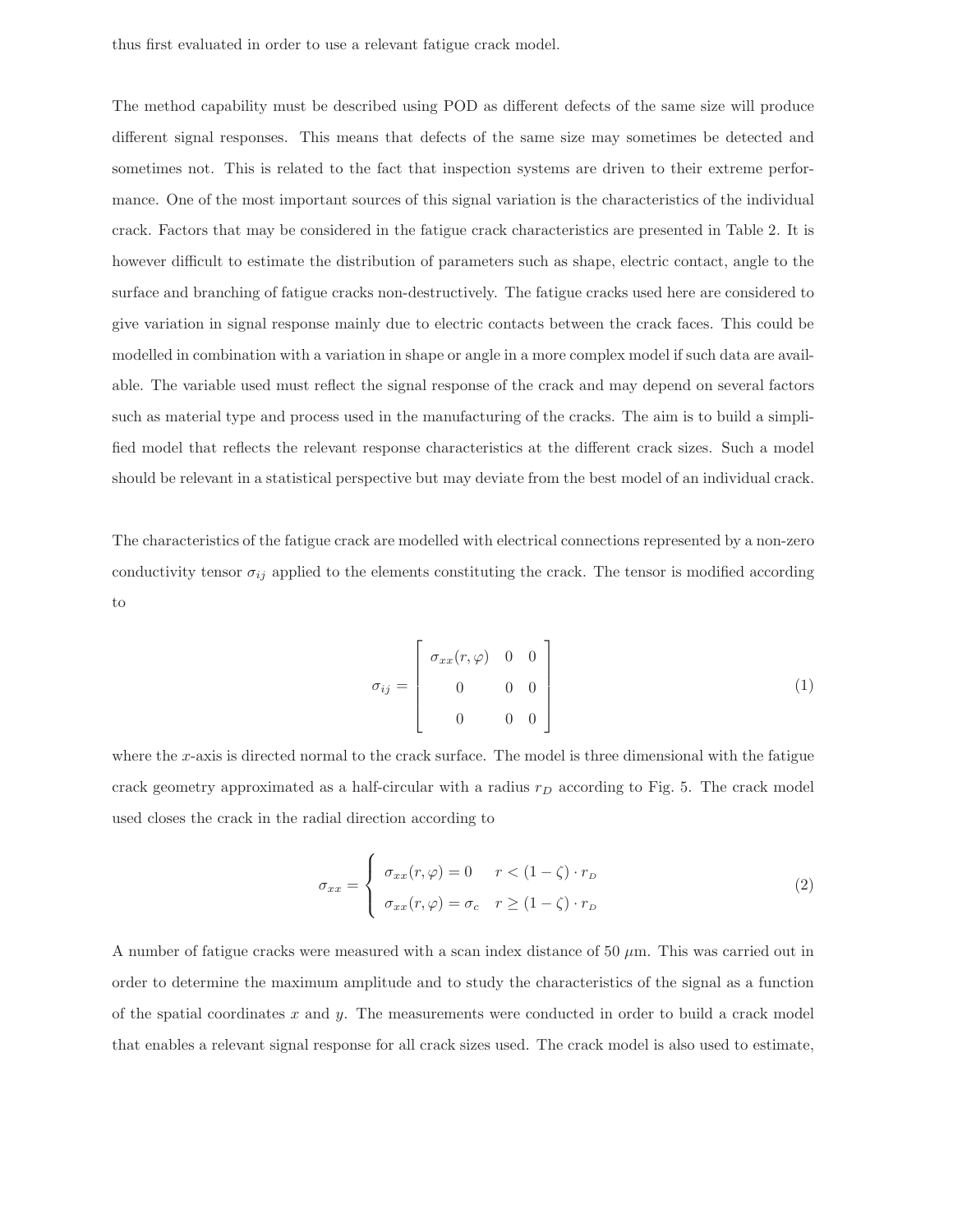

Fig. 5. Simplified fatigue crack model.

qualitatively, the bounds that are relevant for variation of the response. A number of values of  $\zeta$  in Eq. (2) together with  $\sigma_c = 0.8 \cdot \sigma_0$  gives the maximum signal responses presented in Fig. 6 plotted together with the experimental data. The model was selected after evaluation of many different options and has two parameters, i.e.  $\sigma_c$  and  $\zeta$ . Variations in signal responses can however be represented with a variation in only one of them, i.e. ζ. The model has the benefit of being acceptable for all crack sizes considered both in nominal value and in variation of the signal response using the same parameters. This simplified model must be assumed to hold only for this particular procedure, concerning the bulk material and applied frequency of the magnetic field.



Fig. 6. Modelled signal response compared to experimental data.

Experimental measurements on the reference notch and the fatigue crack show smoothness and symmetric characteristics in the obtained signal. This has been an input for the suggested crack model. The characteristics can be concluded from Fig. 2b where the amplitude is presented as a function of the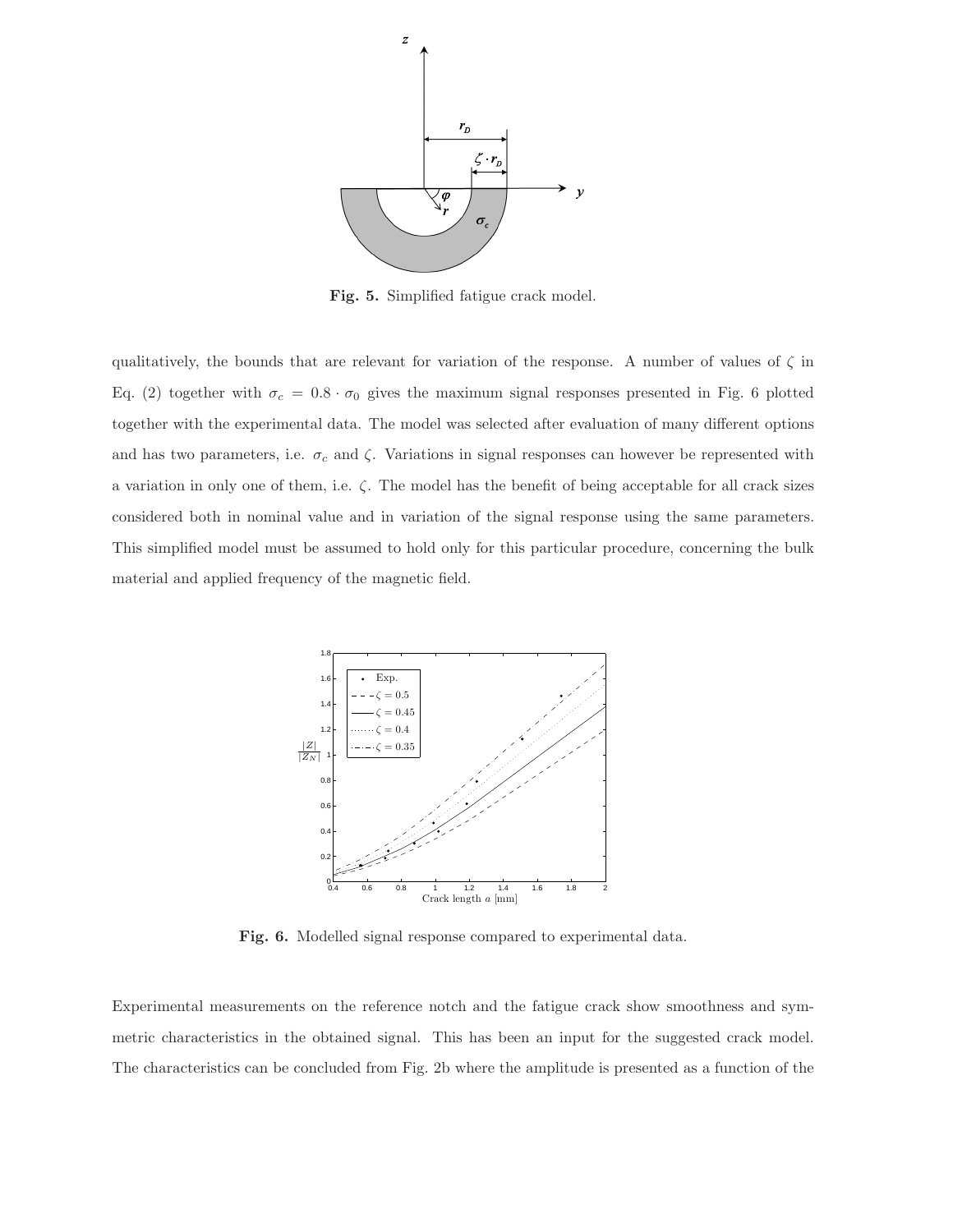spatial coordinates.

A crack width of 25  $\mu$ m is used in the model. This is representing approximately 3.8% of the depth of penetration which is 661  $\mu$ m. The crack width effect on signal amplitude is previously studied by finite element models [8]. The response to closed cracks are evaluated more general in [13, 14] for various configurations and an analytical model for an ideal crack with negligible width is described and compared to experiments in [15]. The results in Table 3 and Fig. 6 show that the non-zero width used in this model cannot account for the reduced amplitudes of the fatigue cracks, therefore suggesting the electric contacts between the crack faces. The model that is used represents cracks of sizes around 1 mm well but is underestimating signal amplitude responses for larger cracks, which is clear from Fig. 6. This may indicate that the contact model should be modified for larger cracks. Predicting lower signal amplitude will, however, contribute to a conservative result and it is reasonable to use the same model for all cracks in order to describe variations in contact characteristics in a way that can be used for all crack sizes. One typical eddy current signal characteristic for small defects is that the amplitude has a maximum as the sensor is positioned at each corner of the crack and drops at a position over the centre. The contact model used here underestimates the spatial extension of cracks, which is concluded from the reduced distance between the amplitude peaks arising at the corners of the crack, see Table 3. This shows the approximate nature of the model but will contribute as a conservative description of the cracks. The experimental POD is conducted using cracks aligned with the scan direction and the distance between the peaks is thus of less importance in that case. A comparison of the signal amplitudes in the case where crack contacts are ignored is also included in the table. Data from three of the cracks around the size of  $a_{90/95}$  are specified.

Table 3. Crack model validation.

| Crack      | $Size \, [mm]$ | Exp data      |                 | Model data                    |                   |                                         |                                  |
|------------|----------------|---------------|-----------------|-------------------------------|-------------------|-----------------------------------------|----------------------------------|
|            |                |               |                 | $\sigma_{xx}=0$               |                   | $\sigma_{xx}$ - Eq. (2), $\zeta = 0.45$ |                                  |
|            |                | $ Z / Z_{N} $ | Peak dist. [mm] | $/ Z_{\scriptscriptstyle N} $ | Peak dist.<br> mm | $/ Z_{N} $<br>$Z\vert$                  | Peak dist.<br>$\vert$ mm $\vert$ |
| A          | 0.724          | 0.2176        | 1.10            | 0.67                          | 1.08              | 0.21                                    | 0.98                             |
|            | 0.99           | 0.4215        | 1.21            | $1.15\,$                      | $1.2\,$           | 0.41                                    |                                  |
|            | 1.185          | 0.6149        | $1.32\,$        | 1.51                          | $1.3\,$           | 0.57                                    | 1.04                             |
| <b>REF</b> | 0.76           |               | 1.2             |                               | $1.2\,$           | $\overline{\phantom{a}}$                |                                  |

### 6 Model based POD

Model assisted POD can have several approaches depending on the nature of the model and the nondestructive evaluation process studied. A delta POD or transfer function approach may be used if some parameters are studied in experiments and other in models. Another goal can be to build a full model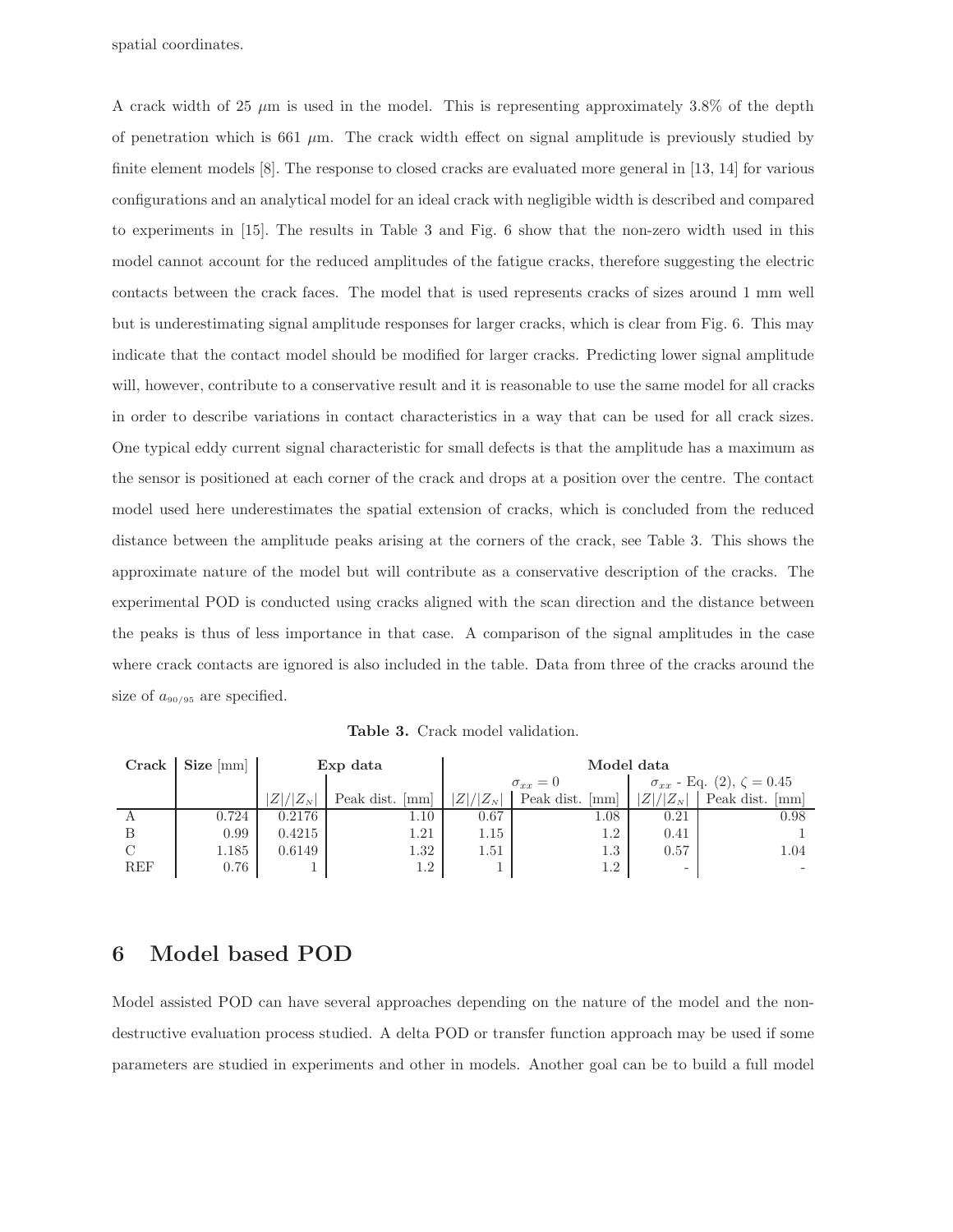based POD. Estimation of the POD in that case relies on the possibility to include all relevant variables and their distributions. This approach is considered here and can be divided in two different concepts based on the access and use of modelled data. The first concept for a model based POD estimation uses a limited number of signal response calculations resulting in an output analogous with the experimental case. The produced result will resemble the experimental  $\hat{a}$  versus a data and may be used similar to this for producing the parametric POD curve. A benefit of this approach may be that a lower confidence limit can be estimated with the same procedures as the experimental POD analysis and that the handling of data is analogous. The second concept requires a large number of calculations in order to estimate signal distributions received for individual crack sizes. In this work this is achieved by the use of a simplified meta-model based on a limited number of FEM computations. Monte Carlo computations are then carried out in order to make POD estimation, by calculating the fraction of signal responses that lies above the decision threshold. The first concept is generating a parametric POD curve estimate and the second a non-parametric result as no assumptions are made on the shape of the resulting POD curve.

#### 6.1 Approach 1: Model generated data for parametric POD

The FEM computation is carried out using second order vector elements [8]. The volume in proximity to the defect is resolved using element sizes of approximately 10% of the penetration depth in order to describe the geometry and width of the defect, also giving a converged FEM solution. First an approximation on the spatial signal distribution is introduced in order to build efficient FEM computations. Small deviations in crack characteristics give a relative signal response as a function of  $x$  and  $y$  that is similar for all values of process parameters in the relevant interval. This allows usage of the signal response surface altered only by a scaling of the amplitude according to the process parameters, which in this case are contact and lift-off conditions. Using the amplitude response surface is convenient as scan orientation and position relative the defect can be sampled fast and efficient computations achieved. The maximum amplitude response must in general be evaluated considering multiple scans over the area containing the crack. Fig. 7 displays the signal amplitude as a function of sensor position  $(x, y)$ . The lines show the sensor positions during a scan and the maximum amplitude signal is detected along one of those paths, not in general the one closest to the centre of the defect. Making use of the approximation of constant signal amplitude distribution for each crack size will decrease the computation time considerably as all scan paths nearby the defect can be evaluated by calculation of one sampled configuration of lift-off and contact parameters. The approximation decreases the computation time in this case about a factor of 100. The approach needs an initial computation of several sensor positions each requiring a few minutes of computation time using a finite element model with approximately 100.000 degrees of freedom. Here,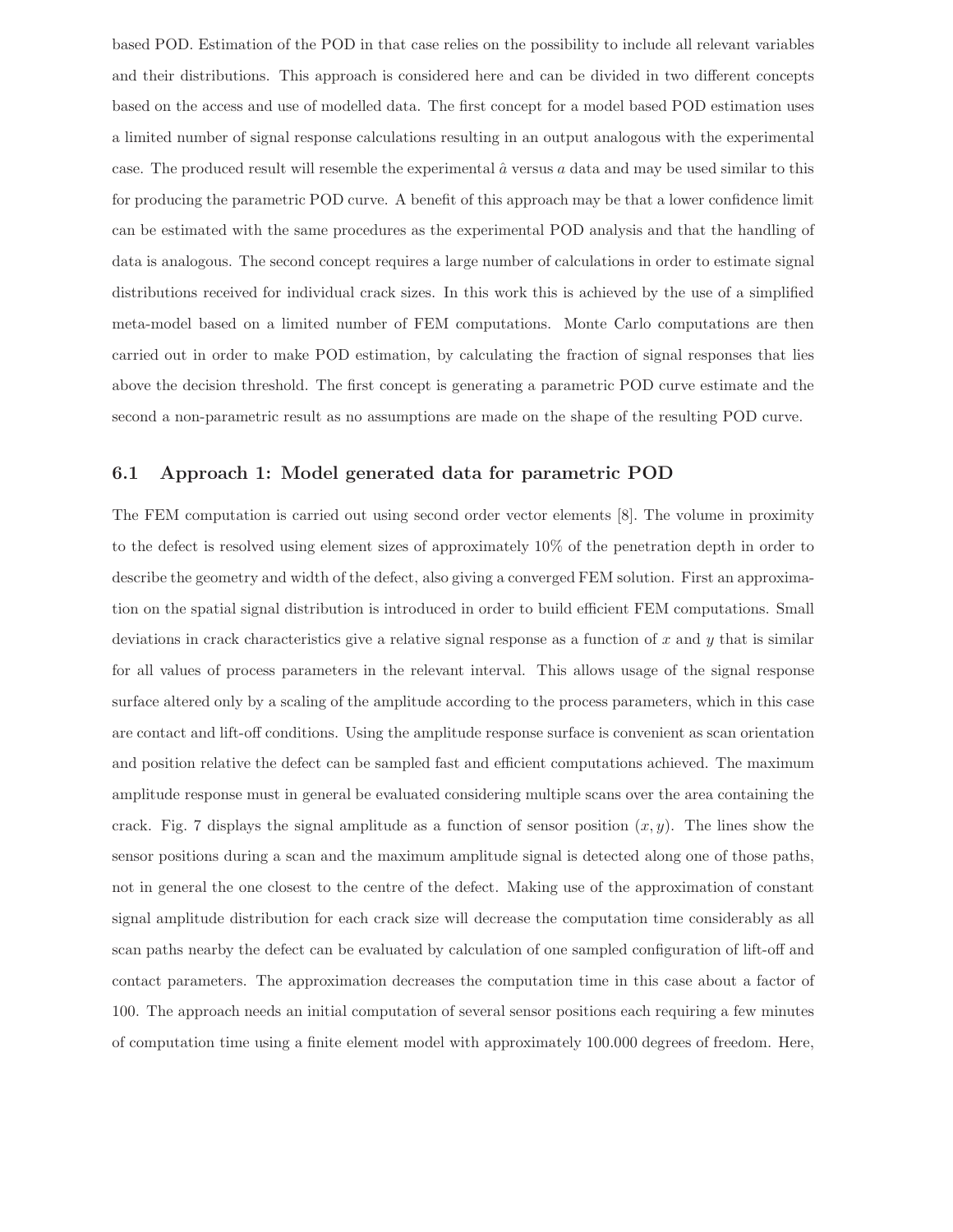about 400 positions are calculated in the first quadrant resulting in a crack signal response according to Fig. 7 using symmetry. The distance between each sensor position is 50  $\mu$ m in order to resolve the signal during a scan over the defect within the model. This is carried out for each defect size selected for input to the POD curve. From this result various defect orientation- or location distributions can be evaluated.



Fig. 7. Signal amplitude response as a function of sensor coordinates. Lines indicate sensor positions during a raster scan.

The assumption that the spatial distribution is constant for each crack size within the parameter interval gives an error in the order of a few percent. This is concluded by comparing the shape, for nominal and extreme values of the parameters, in areas where maximum signal amplitude may be detected. The nominal values for the contact condition parameter  $\zeta$  and lift-off considered here are 0.45 and 0.1 mm respectively. The error as a function of sensor position around a 0.75 mm long crack is presented in Fig. 8 using  $\zeta = 0.5$  and a lift-off of 0.11 mm. The approximation is acceptable for small variations in parameters that do not directly affect the spatial distribution of amplitude. Sensor tilt would for example change the shape of the signal amplitude response as function of coordinates. A tilt of five degrees will lead to an error of the order of 10% around the area of maximum amplitude which may not be acceptable.

#### 6.1.1 Results using model generated POD data

The selection of the input parameter distributions has a large impact on the modelled result. The experimental system used here is well controlled and allows a well defined input to be used for the simulations. The distribution of the contact parameter  $\zeta$  is selected to be normally distributed with  $\mu_{\zeta} = 0.45$  and  $\sigma_{\zeta} = 0.05$ , based on the result of Fig. 6. The lift-off is set as normally distributed with  $\mu_L = 0.1$  mm and  $\sigma_L = 1 \mu$ m. The crack position is uniformly distributed between  $\pm L_{scan}/2$  relative the sensor scan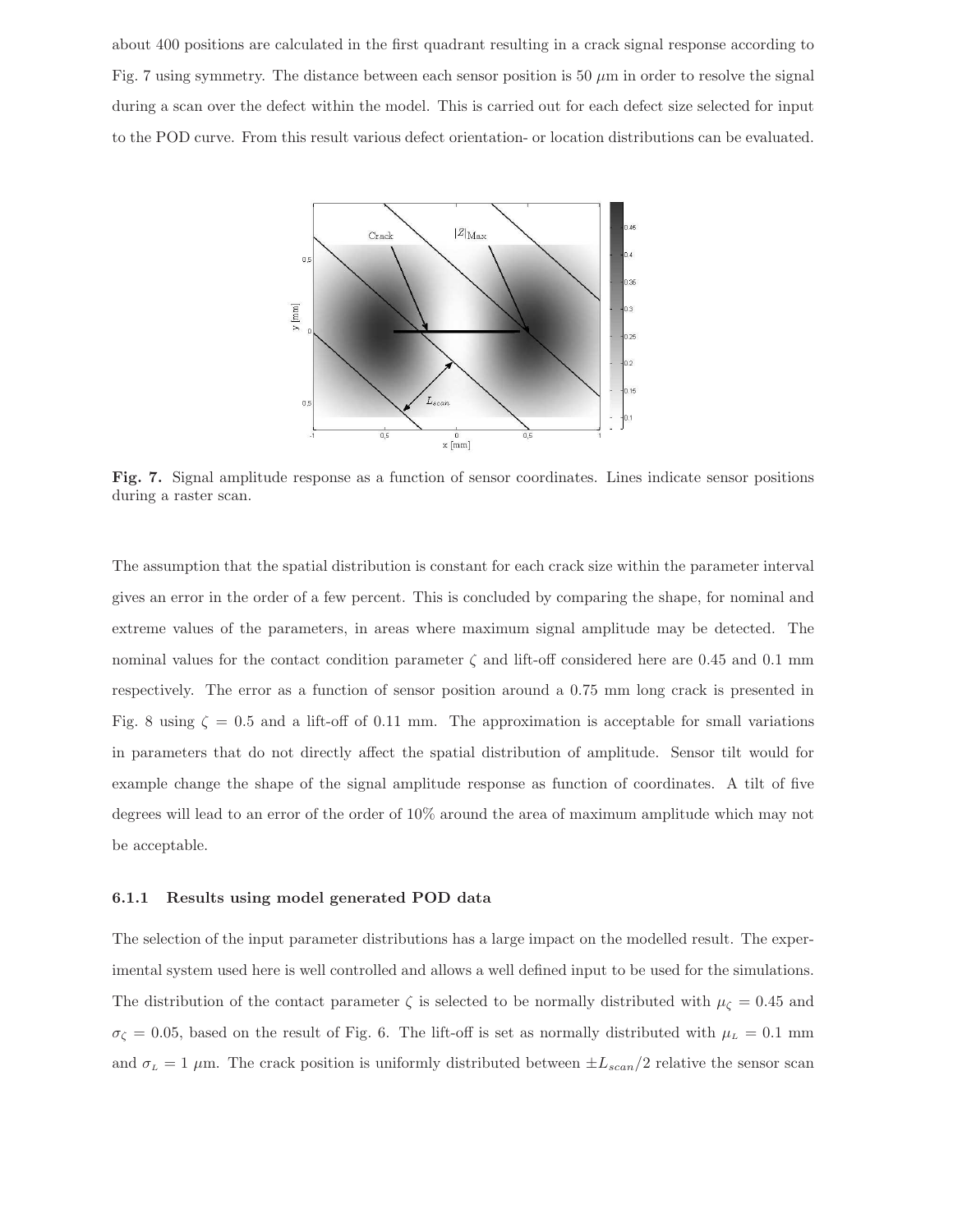

Fig. 8. Error as a function of sensor coordinates. White areas do not represent possibilities for maximum amplitude during straight scans.

and the orientation is assumed to be normally distributed around zero with  $\sigma_{orient} = 2.5^{\circ}$ . Using this data and generating 54 computed signal responses from nine different crack sizes gives the resulting data and POD curves shown in Fig. 9. A scan index distance  $L_{scan}$  of 0.5 mm and 1.0 mm is compared with experimentally obtained data. The result in the case of  $L_{scan} = 0.5$  mm gives a constant variance  $v_{ML} = 0.0478$  and the values of  $a_{90}$  and  $a_{90/95}$  are 0.8225 mm and 0.8556 mm respectively. For  $L_{scan} = 1.0$ mm the results are  $v_{ML} = 0.0826$ ,  $a_{90} = 0.9382$  mm and  $a_{90/95} = 0.9888$  mm.



Fig. 9. Results of model based POD.

The result is depending on the distribution of the crack orientation. Table 4 shows how the values of  $a_{90}$  and  $a_{90/95}$  change with the selected distribution parameters, holding the others constant. It can be concluded from the table that the small standard deviation of the crack orientation distribution keeps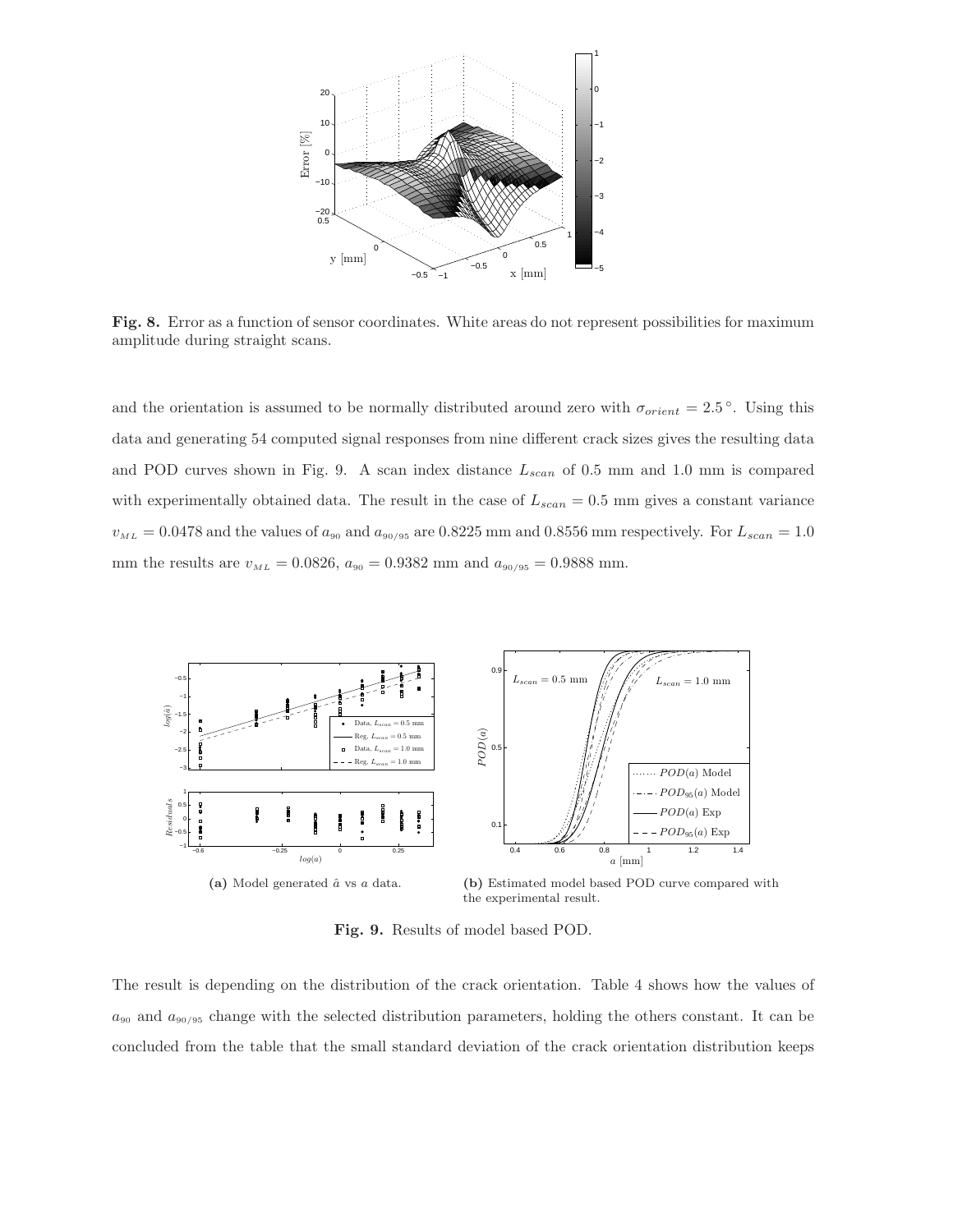a conservative POD estimation. The table shows also a good agreement with the experimental data in Fig. 4. The results will be somewhat different between individual runs due to the statistical nature of the result and the limited number of generated data, which here is 54 points at nine crack sizes as presented in Fig. 9. The model is not conservative for small cracks, which can be concluded as the variations around the regression line are similar to the experimental data. This is due to the model description which overestimates the signal response from small cracks.

| Source | $L_{\rm scan}$ | $\sigma_{orient}$ | $a_{90}$ | $a_{90/95}$ |
|--------|----------------|-------------------|----------|-------------|
| Model  | 0.5            | $0^{\circ}$       | 0.8152   | 0.8458      |
|        | 0.5            | $2.5^{\circ}$     | 0.8226   | 0.8556      |
|        | 0.5            | $5^{\circ}$       | 0.8057   | 0.8361      |
|        | 0.5            | $30^{\circ}$      | 0.806    | 0.8373      |
| Exp.   | 0.5            | $1-5^\circ$       | 0.8031   | 0.8313      |
| Model  | 1.0            | $0^{\circ}$       | 0.9528   | 0.9963      |
|        | 1.0            | $2.5^{\circ}$     | 0.9382   | 0.9888      |
|        | 1.0            | $5^{\circ}$       | 0.896    | 0.9334      |
|        | 1.0            | $30^{\circ}$      | 0.8913   | 0.934       |
| Exp.   | 1.0            | $1-5^\circ$       | 0.9199   | 0.9594      |

Table 4. Influence from crack orientation on POD.

#### 6.2 Approach 2: Point estimation for non-parametric POD curve

The POD function of crack size a can be formulated as

$$
POD(a) = \int_{\hat{a}_{dec}}^{\infty} g_a(x) dx
$$
\n(3)

where a is the crack size parameter,  $\hat{a}_{dec}$  is the decision threshold and  $g_a$  is a function describing the signal response distribution at a. The standard approach of estimating  $POD(a)$  assumes that there is a linear relation between the signal response  $\hat{a}$  and the crack size a with the function  $g_a$  as a normal distribution with mean at the regression line and constant variance for all crack sizes a. These restrictions must be fulfilled in order to build the parametric POD curve. However, a model of the eddy current procedure can estimate the signal distribution at discrete crack sizes. This distribution will not in general be the same for each crack size and not normally distributed. The standard approach for  $\hat{a}$  versus a POD uses information of the response variation for all cracks to estimate the constant variance. The model approach in this case will instead be a point estimate on the POD curve at the selected crack size. Using several crack sizes will give a resulting non-parametric POD curve. It is common to use the lower 95% confidence limit to estimate a POD that is conservative in its nature. This is not possible with a model based POD estimation using the non-parametric approach. This means that there is also a need to have another way to generate a conservative estimation of POD for a model based result. Here, this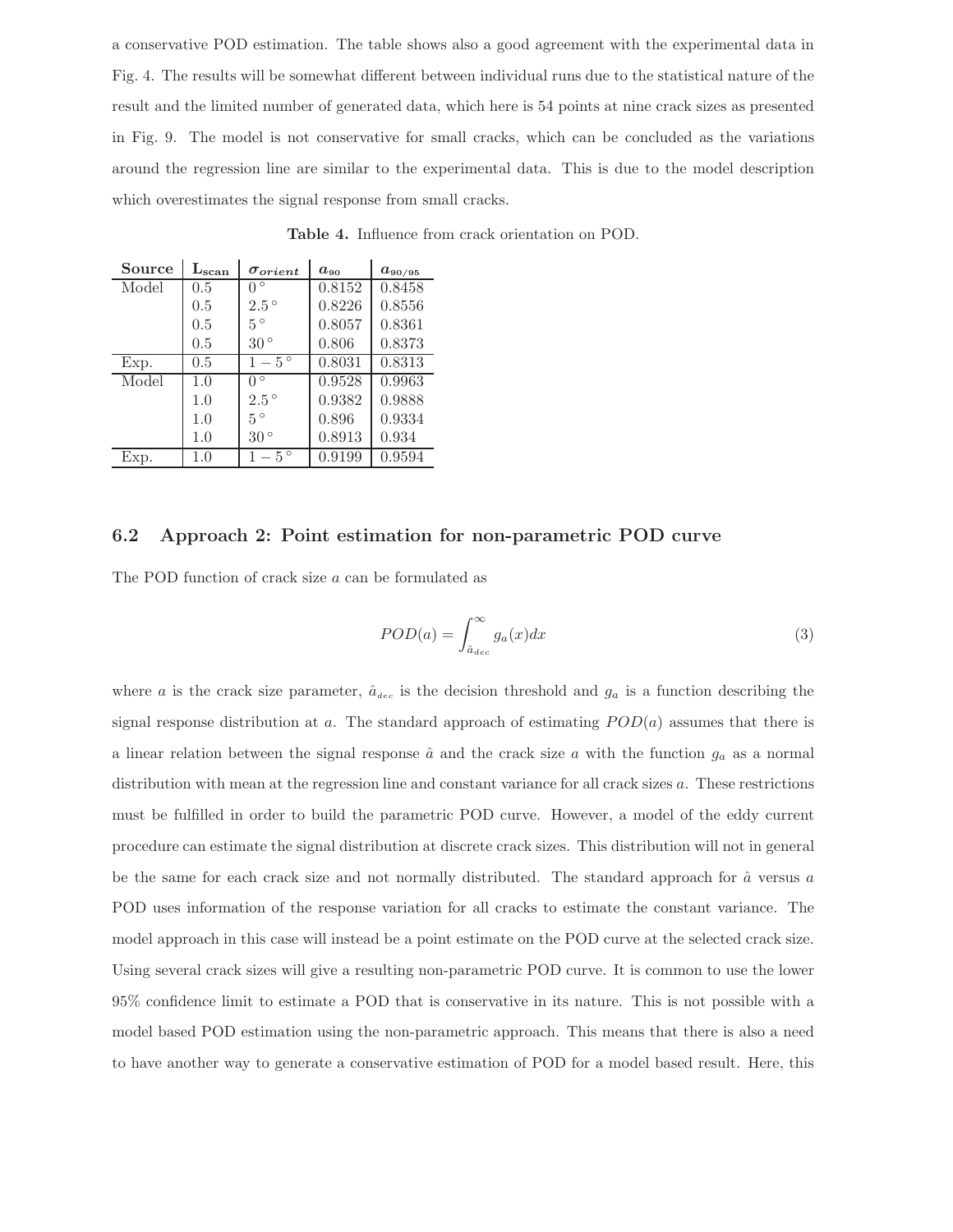is proposed to be included by a conservative fatigue crack model described above. Thus, if the predicted signal amplitude is lower than the experimentally obtained values, a conservative POD may be obtained if variations in procedure parameters are adequate.

#### 6.2.1 Results using point probability

A simplified meta-model for each crack size is built, including only the contact parameter variation, ignoring the lift-off variation. A more general meta-model could include many parameters, also crack size. The model used here is constructed from the result of uniformly distributed values of  $\zeta$  at each crack size and a linear response curve is considered for each crack size. A number of 5000 computations for each crack size a are evaluated. The parameters are set up with normally distributed crack orientation with  $(\mu_{orient}, \sigma_{orient}) = (0, 2.5)^\circ$ , scan position relative the centre of the defects that is uniform on  $[-L_{scan}/2, L_{scan}/2]$  and a crack contact represented by a normally distributed parameter  $\zeta$  with  $(\mu_{\zeta}, \sigma_{\zeta}) = (0.45, 0.05)$ . The result is presented in Fig. 10 together with the experimental result from section 4.



Fig. 10. Simplified model based POD compared with experimentally obtained curve and its lower 95% confidence limit.

Linear interpolation is used between the simulated points on the POD curve of Fig. 10. The model based POD curve does not follow a cumulative normal distribution function, as is the case of the experimental data. The agreement is good and the conservative selection of crack model and its variation is capturing the major effects on POD from the crack characteristics. The impact from the omitted lift-off is small since this parameter has a limited variation on the captured crack signal amplitude.

The impact from the distribution of the fatigue crack orientation is presented in Fig. 11. The two different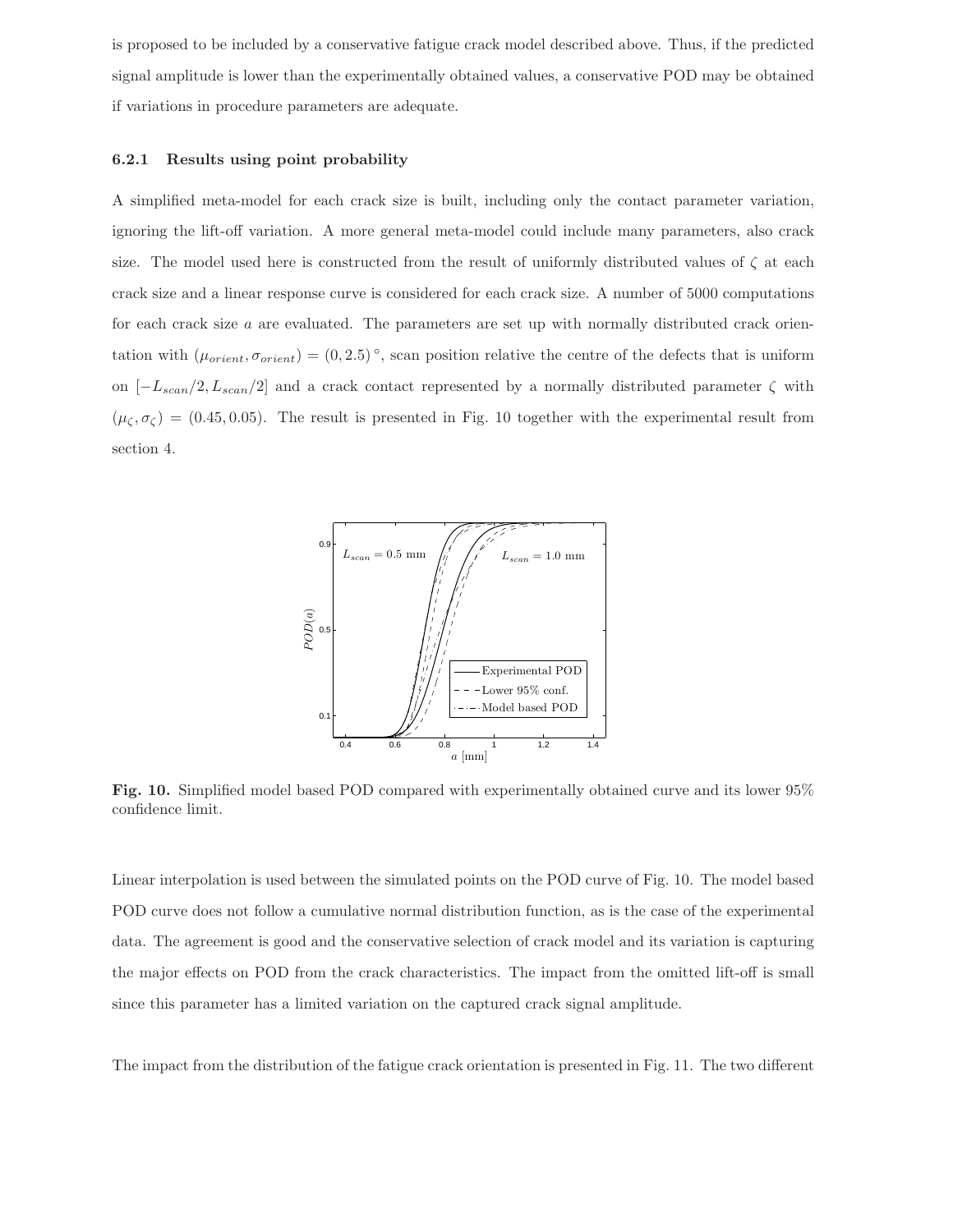scan index distances considered here are shown. It can be concluded that the use of a small variance of the crack orientation around a parallel crack alignment is conservative up to a point where the scan index distance is large. At that point the capability is reduced as the orientation of the crack is close to being perpendicular to the scan direction. This is due to the signal characteristics of small defects giving signal peaks as the sensor is positioned at the corners of the crack where the induced currents are interrupted most effectively. The crack is thus detected with a reduced probability if the scan line is positioned over the centre of a perpendicularly oriented crack and the scan index distance is large.



Fig. 11. Distribution of crack orientation considered for two different scan index distances.

Scan directions that are parallel and perpendicular to the crack orientation are considered when estimating the change in POD as the scan index distance,  $L_{scan}$  is changed. It is relevant to consider these two limits of crack orientations as it has been concluded that they represent the most conservative case for the POD estimate. The result as the scan index distance is changed in four steps is shown in Fig. 12.



Fig. 12. Change in POD as scan index distance is increased as the crack is aligned parallel respectively perpendicular to the scan orientation.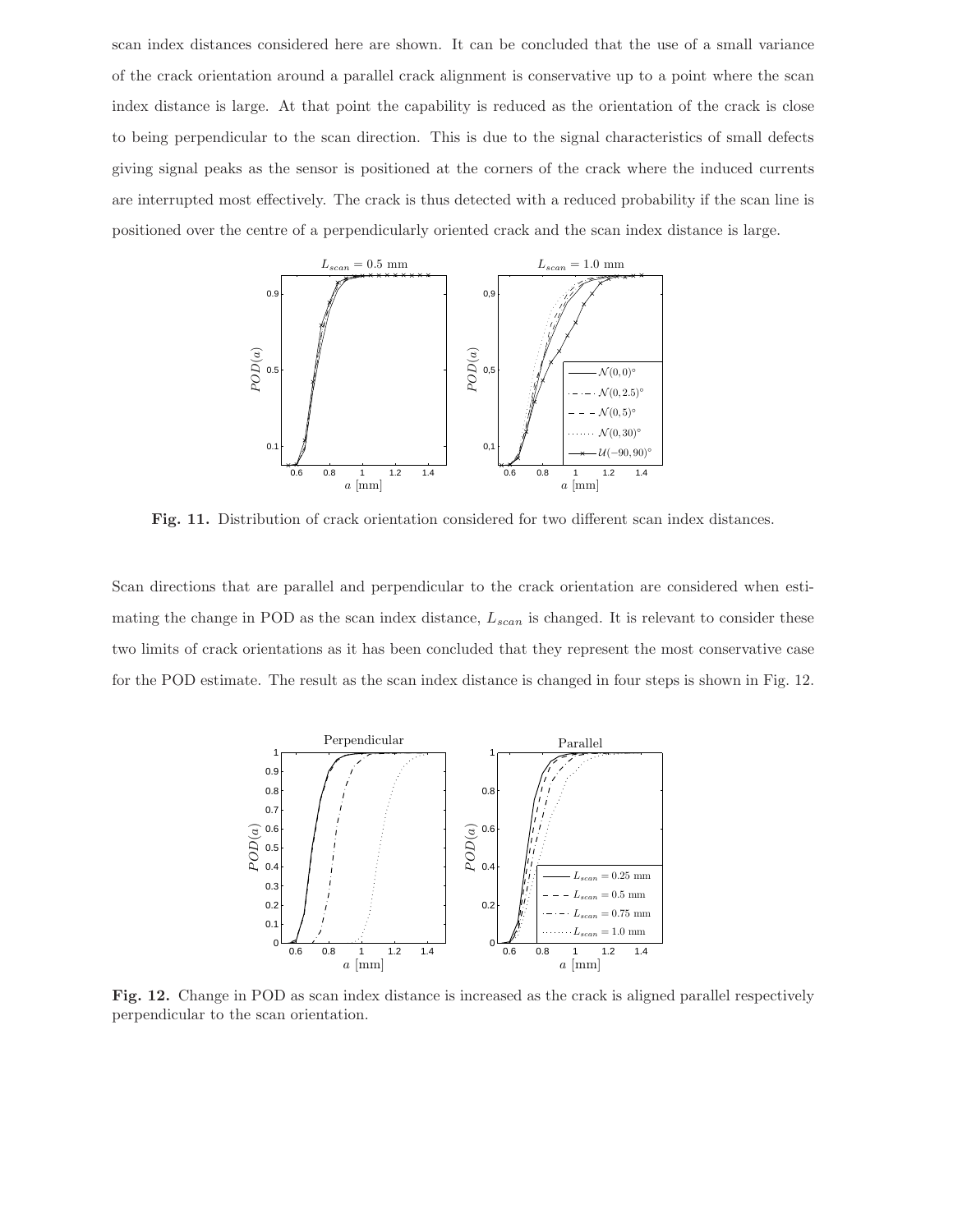Fig. 12 shows the importance of the scan index distance and gives an indication of what may be sufficient to use in order to get an effective inspection procedure.

### 7 Discussion

Using only a model based POD instead of an experimental assessment may still lie ahead of us. This work has considered a simplified and well controlled procedure. Critical variables of the model have been identified from the experimental POD and must be considered in any changes of the procedure. If, for example, the material would be different, it would be necessary to establish a new crack model and to carefully verify this in experiments. The model based approach does also require a detailed knowledge of the procedure as parameter distributions must be estimated and justified in order to achieve a relevant result. The modelled result relies on these inputs and they can only be tested as long as there are experimental results that can be used for validation purposes. The model based approach may, however, be used efficiently if a few experimental POD curves are produced and the model are used for studies of parameter changes of the procedure, concluding trends and important changes due to such variations. Modelling tools are vital for the POD estimation of procedures applied to complex shaped parts due to the complexity and cost of the experimental assessments.

One of the essential features in model based POD assessments considering automated eddy current procedures is the defect description. In this work a model is developed that predict the signal amplitude characteristics for the cracks used in the experiments. This model may have deviations if the interaction between the crack and the magnetic fields emitted from the probe is altered. Changes in applied frequency of the field may thus need to be accompanied by another crack model. Work is thus needed on how to model the natural crack and how the characteristics of this best should be determined.

#### 7.1 Probability of false alarms

The selection of crack model results in a POD estimation that is conservative in this case. However, in the point estimation approach, as sources of noise from lift-off and bulk material characteristics are ignored, the probability of false alarm (PFA) is always 0. This can be viewed as the signal response without any crack in the model. If a lowered decision threshold is used or a larger variation in lift-off can be expected it might be highly relevant to also characterize the PFA. Using an assumed lift-off variation that is normally distributed with  $\sigma_L = 2.5 \mu m$  gives the distribution of noise and defect according to Fig. 13. The lift-off response is calculated from the response of a shallow defect of dimensions 2x2 mm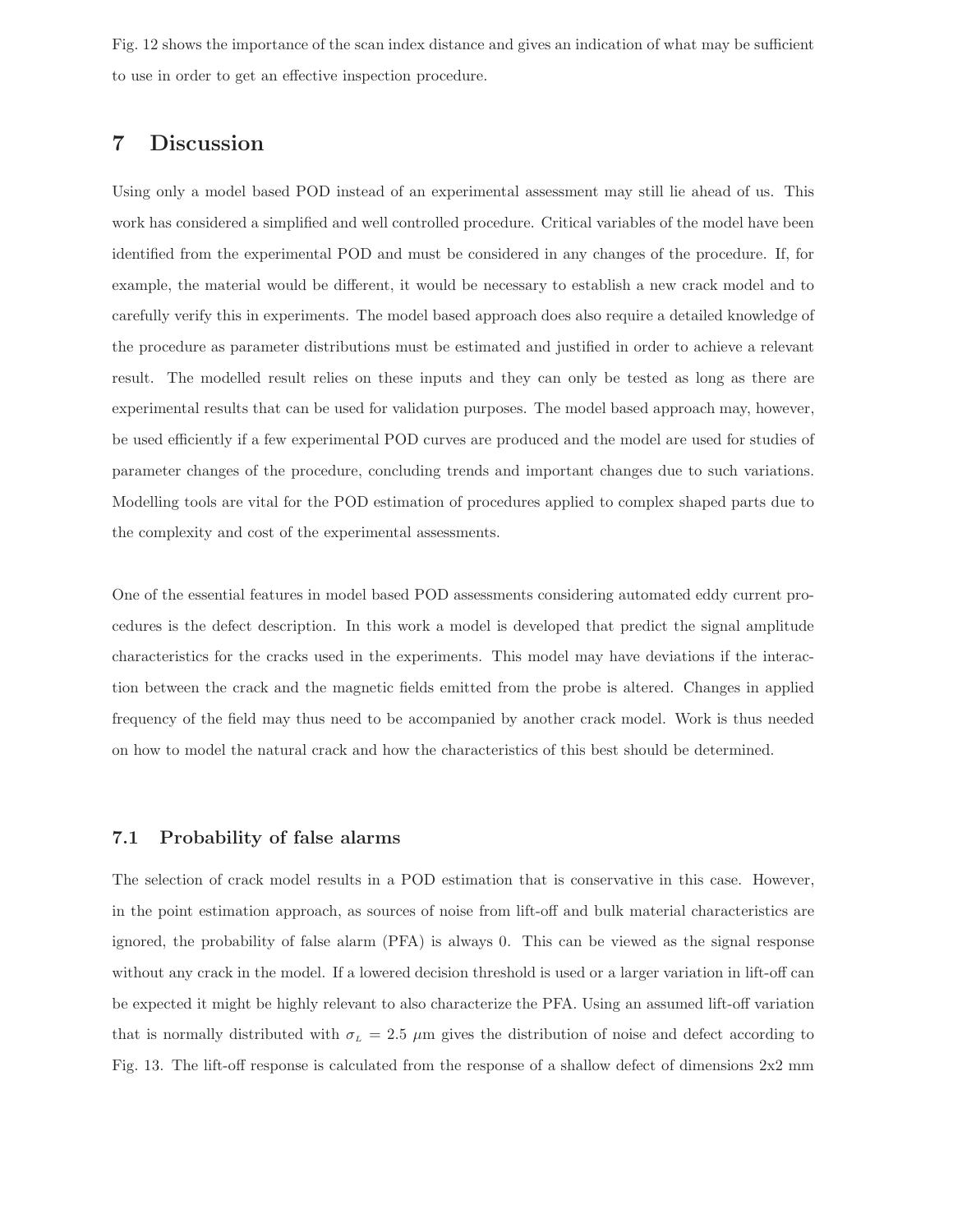centred underneath the sensor, in order to represent the response of the surface variation. The signal distribution is representing a crack of size 0.85 mm. The figure shows the large impact from the still quite small lift-off variation. This is a reason why the impedance component separated in phase by  $90^\circ$ from the lift-off direction is often used as signal response parameter in eddy current procedures, even if automated.



Fig. 13. Signal response distributions from 0.85 mm long crack and lift-off respectively.

#### 7.2 Transfer function approach

The transfer function approach may represent the first choice of selection using knowledge from models in the context of POD [16, 17]. The use of experimental input is important in order to build confidence of the result but may be approximate and the final steps can be justified by a validated mathematical model. The methods applied using the transfer function approach may be tested using the presented data within this work, even if not representing the most efficient use of models. A typical use of this method would be to study the effect from probe position on a complex geometry compared to the base line POD which is estimated on flat surfaces. Assume first that the base line POD curve is generated experimentally using  $L_{scan} = 0.5$  mm. The linear regression is here described as  $log(\hat{a}) = \hat{\beta}_0 + \hat{\beta}_1 log(a) + \hat{\epsilon}_{\beta}$ . The random error term,  $\hat{\epsilon}_{\beta}$  is normally distributed with zero in mean and standard deviation estimated from the data as  $\hat{\sigma}_{\beta}$ . The model results can then be used to estimate the POD change as  $L_{scan}$  is increased to 1 mm. Using the parametric POD model is leading to a change in the estimated regression parameters from  $(\hat{\xi}_0^{(L_{0.5})}, \hat{\xi}_1^{(L_{0.5})}, \hat{\epsilon}_{\xi}^{(L_{0.5})})$  to  $(\hat{\xi}_0^{(L_1)}, \hat{\xi}_1^{(L_1)}, \hat{\epsilon}_{\xi}^{(L_1)})$  according to the results from the FEM computations, where  $(L_{0.5})$  and  $(L_1)$  denotes the procedure using  $L_{scan}$  of 0.5 and 1 mm respectively. The new POD curve is estimated using the experimentally obtained base line result, together with the information from the change between the modelled results. The model can include variations in contact, lift-off, orientation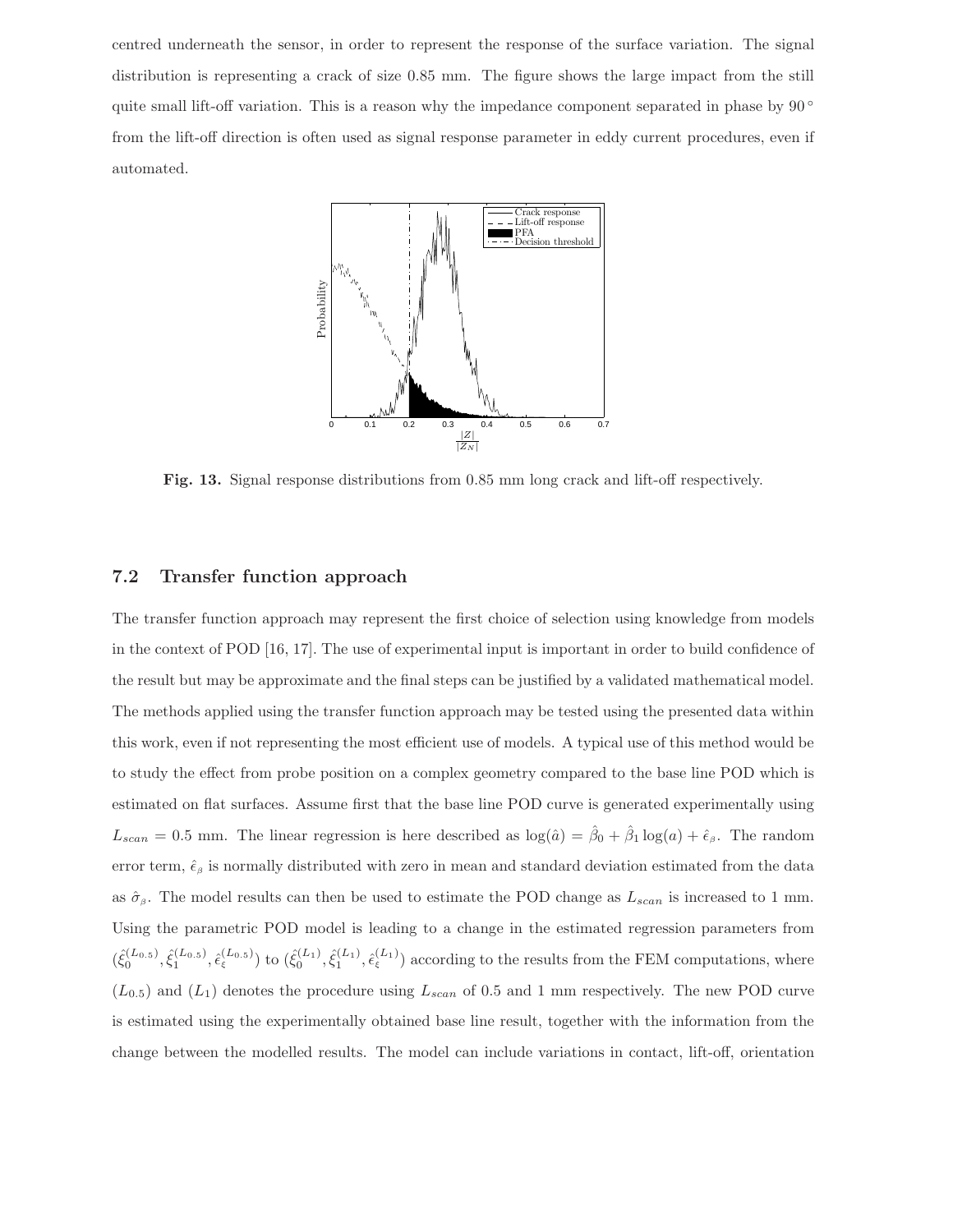and position. It is, however, more realistic to only include the variable that relates to the scan index distance,  $L_{scan}$ . The parameters  $\hat{\xi}_0$  and  $\hat{\xi}_1$  in those two model based cases are used to compute the change on the experimental regression line. The difference in standard deviation of the random error term,  $\hat{\sigma}_{\Delta \xi} = \hat{\sigma}_{\xi^{(L_1)} - \xi^{(L_0,5)}} = \sqrt{\hat{\sigma}_{\xi^{(L_1)}}^2 - \hat{\sigma}_{\xi^{(L_0,5)}}^2}$  is also added to the experimental data. This treatment holds as it is assumed that the random error term is normally distributed. The new transferred POD curve is now based on the relation

$$
\log(\hat{a}^{(L_1)}) = \log \left( \left[ \frac{\exp\left[\hat{\xi}_0^{(L_1)} + \hat{\xi}_1^{(L_1)} \log(a)\right]}{\exp\left[\hat{\xi}_0^{(L_{0.5})} + \hat{\xi}_1^{(L_{0.5})} \log(a)\right]} \right] \hat{a}^{(L_{0.5})} \right) + \hat{\epsilon}_{\beta^{(L_0,5)} + \Delta\xi}
$$

$$
= \hat{\beta}_0^{(L_1)} + \hat{\beta}_1^{(L_1)} \log(a) + \hat{\epsilon}_{\beta^{(L_1)}} \tag{4}
$$

The simple treatment of data relies on the parametric POD model which is used both for the experimental and synthetic data. The new set of regression parameters are used to calculate the new POD curve.

Another treatment of model results must be used if information from a non-parametric model based approach is to be used. In that case the change in POD must be added to the resulting experimentally based POD curve. The change in the model based curve  $\Delta POD^{(M)}(a) = POD^{(M)}(a;L_1) - POD^{(M)}(a;L_{0.5})$ is added as

$$
POD(a;L_1) = POD^{(E)}(a;L_{0.5}) + \Delta POD^{(M)}(a)
$$
\n(5)

where  $^{(E)}$  and  $^{(M)}$  denote if the function is established from experimental or modelled data, respectively. The new POD curve will in this case not follow a cumulative normal distribution function.

There are a few choices that are worth to be discussed. The following notations are used for the presentation of results in Fig. 14 where  $\Delta POD$  is calculated using the finite element model.

- $\Delta POD_1$ : Parametric POD model is used and variations in contact, lift-off, crack orientation and crack position included.  $\Delta POD$  is calculated according to Eq. (4).
- $\Delta POD_2$ : Parametric POD model is used. Nominal values for contact, lift-off and orientation are applied. Position is described with variations and  $\Delta POD$  is calculated according to Eq. (4).
- $ΔPOD<sub>3</sub>$ : Non-parametric POD model is used, variations in contact, lift-off, crack orientation and crack position included.  $\Delta POD$  is calculated according to Eq. (5).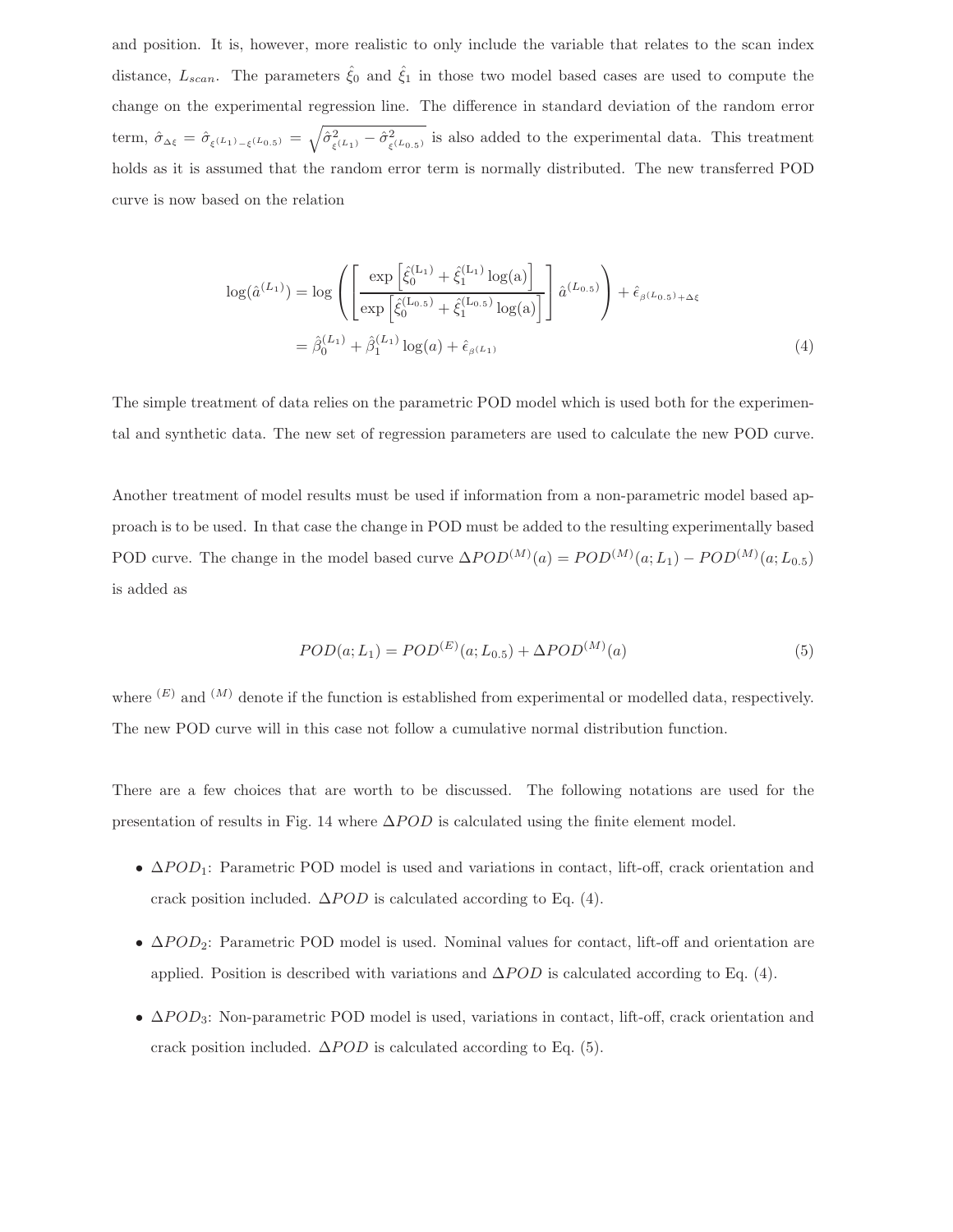•  $\Delta POD_4$ : Non-parametric POD model is used, nominal values for contact, lift-off and crack orientation are applied. Position is described as a distribution.  $\Delta POD$  is calculated according to Eq.  $(5)$ .



Fig. 14. Results from  $\Delta POD$  using transfer functions compared to the experimental parametric POD.

The results are compared to the experimentally generated POD curve using  $L_{scan} = 1$  mm in Fig. 14. All confidence bounds are left out from the figure for clarity. It must be pointed out that the confidence bound cannot be added using the delta POD approach with non-parametric model results. The lower confidence from the base line POD curve can be shifted with  $\Delta POD$  as a first approximation. The results from  $\Delta POD_{2,4}$  represents the most feasible option for real use as these only include variation in the variable which is left out of consideration in the new POD. In that case it is assumed that the POD change from the  $L_{scan}$  parameter is uncorrelated with variations in the other parameters. This is not the case which is clear from the difference between  $\Delta POD_1$  and  $\Delta POD_2$  and also between  $\Delta POD_3$  and  $\Delta POD_4$ . This is mainly due to the treatment of the orientation of the crack. The difference between the delta POD using the parametric and non-parametric approach is related to the crack model. This model has good agreement at the crack sizes relevant in the area where the POD curve is changing rapidly. The parametric approach is considering a larger range of defects and is underestimating signal responses for larger cracks. The conservative treatment is transferred to the POD curve using the parametric approach. The resulting curve using  $\Delta POD_4$  is showing an erroneous behaviour as the POD curve is decreasing for a certain range of crack sizes. This is not physically correct but originates from the fact that the non-parametric POD curve has a different shape. This curve must thus be ignored for crack sizes less than 0.75 mm.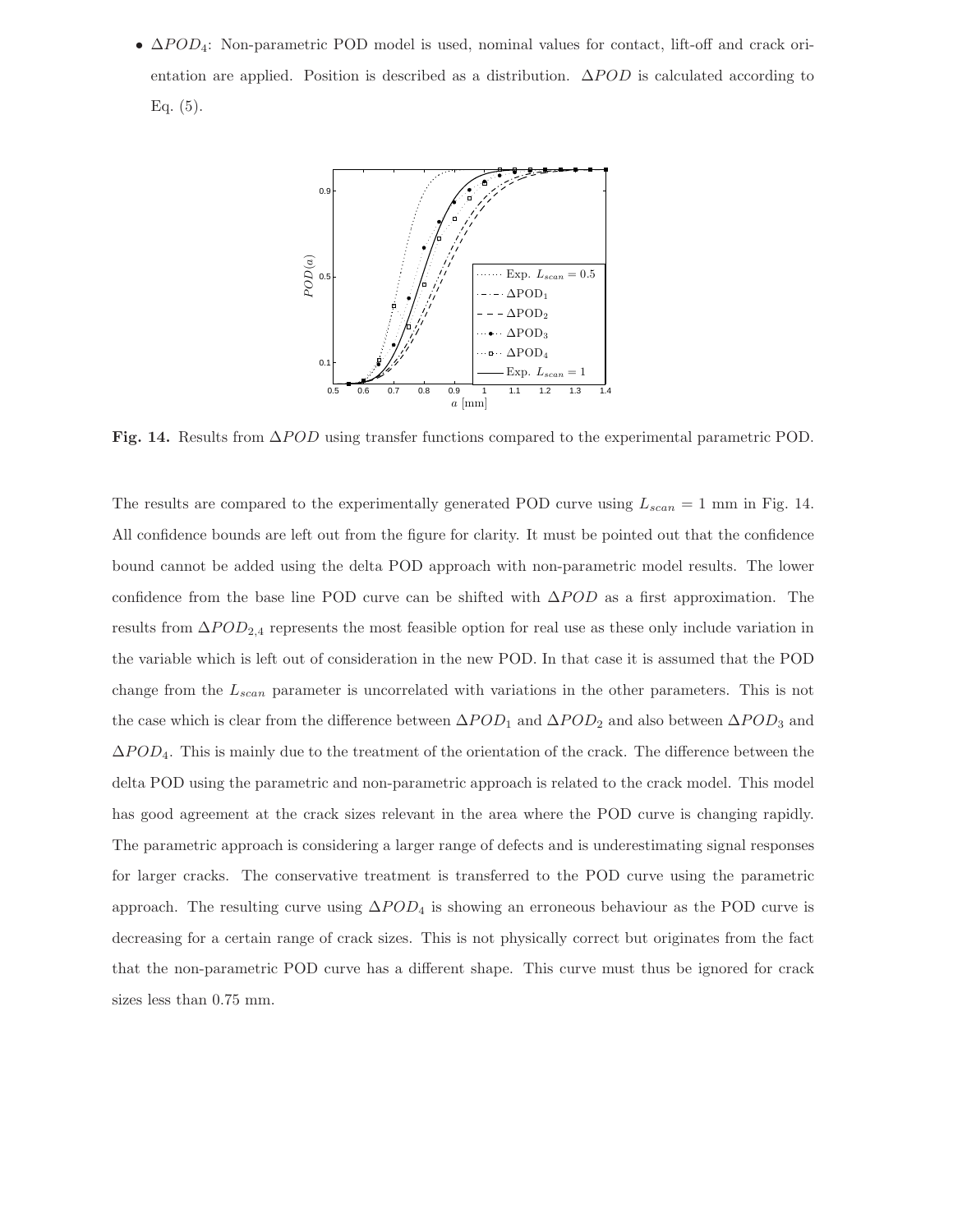### 8 Conclusions

A model based POD is a useful tool in the study of automated eddy current procedures. Method capability trends due to changes in parameter distributions can be studied and used when considering the final procedure for an automated inspection. The model based POD may be considered both by the study of synthetic data treated analogously to experimental data and by the use of estimations using signal response distributions. Both methods show good agreement with the experimental data produced within this work. The first approach must be evaluated in the sense that the data fulfils the criteria to be handled with the classical POD model. The signal response may for example deviate significantly from the linear model which calls for other statistical treatment of the data. The second approach used here is directly representing the POD estimation and needs no additional treatment to produce the resulting curve. A conservative result is important for a model based POD. This can be assured by applying relevant input parameters to the model. The  $\Delta POD$  approach is a vital tool in this and is shown here to be less sensitive to the description of crack and input variations in the model. The experimentally obtained base line curve is also building confidence in the result which promotes the use of model based POD using the transfer function approach to arrive at a conservative result.

The fatigue crack model is essential. The model can be constructed aided by signal responses evaluated from a small number of experiments. The model is selected here in order to be conservative, not overestimating the signal amplitude or the spatial distribution. It is important to evaluate the crack model in the entire range of defects used to estimate the POD curve. This has also an impact using transfer functions which is shown to be possible using information gained from models. The work presented is pointing out important future challenges in modelling of the natural crack and determination of the distributions of crack as well as procedure parameters. The final result is strongly dependent on the judgement of these parameters.

### 9 Acknowledgement

This work is carried out within the frame of a European collaboration project, PICASSO. The support from GKN Aerospace Engine Systems in this research as well as the funding from the European Commission within the FP7 programme is greatly acknowledged.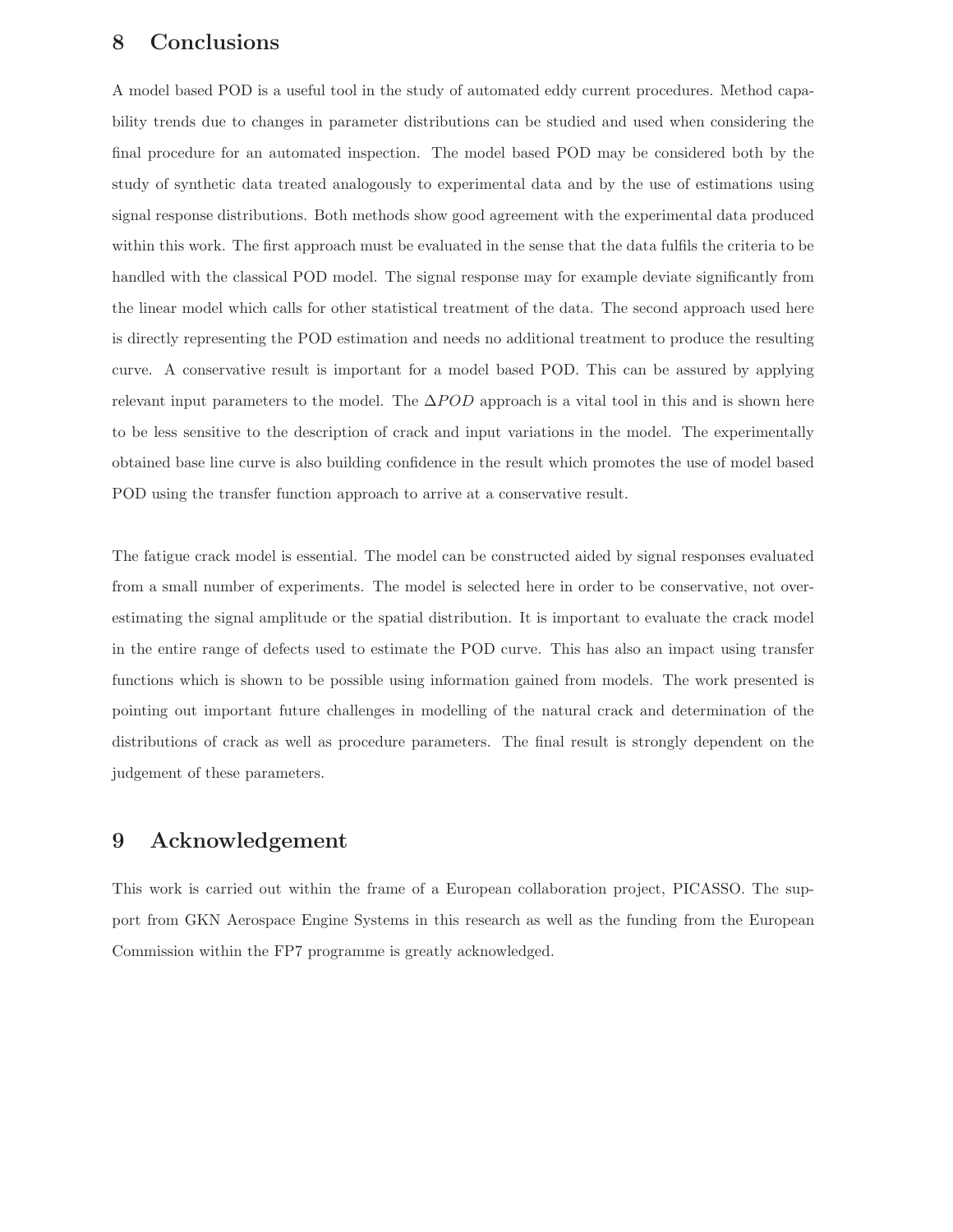### References

- [1] Nondestructive evaluation system reliability assessment. USA Department of Defense Handbook MIL-HDBK-1823. 2009.
- [2] R.E. Beissner and J.S. Graves III. "Computer Modeling of Eddy Current Probability of Crack Detection". Review of progress in quantitative nondestructive evaluation. Ed. by D.O. Thompson and D.E. Chimenti. Vol. 9A. Plenum Press, 1990, pp. 885–891.
- [3] N. Nakagawa and E. Beissner. "Probability of Tight Crack Detection via Eddy-Current Inspection". Review of progress in quantitative nondestructive evaluation. Ed. by D.O. Thompson and D.E. Chimenti. Vol. 9A. Plenum Press, 1990, pp. 893–899.
- [4] N. Nakagawa, M.W. Kubovich, and J.C. Moulder. "Modeling Inspectability for an Automated Eddy Current Measurement System". Review of progress in quantitative nondestructive evaluation. Ed. by D.O. Thompson and D.E. Chimenti. Vol. 9A. Plenum Press, 1990, pp. 1065–1072.
- [5] S.N. Rajesh, L. Udpa, and S.S. Udpa. "Numerical Model Based Approach for Estimating POD in NDE Applications". IEEE Transactions on Magnetics 29 (2 1993), pp. 1857–1858.
- [6] J.S. Knopp et al. "Inverstigation of a Model-Assisted Approach to Probability of Detection Evaluation". AIP Conf. Proc. Review of Progress in Quantitative Nondestructive Evaluation (Portland, Oregon (USA)). Vol. 894. 2007, pp. 1775–1782.
- [7] N. Dominguez and F. Jenson. Simulation Assisted POD of a high Frequency Eddy Current Inspection Procedure. 10th European Conference on Non-Destructive Testing. 2010.
- [8] A. Rosell and G. Persson. "Finite element modelling of closed cracks in eddy current testing". International Journal of Fatigue 41 (2012), pp. 30–38.
- [9] A.P. Berens. "NDE reliability data analysis". Nondestructive Evaluation and Quality Control. Vol. 17. ASM Metals Handbook. ASM International, 1989, pp. 689–701.
- [10] W.D. Rummel. "Recommended Practice for Demonstration of Nondestructive Reliability on Aircraft Parts". Materials Evaluation 40 (1982), pp. 922–932.
- [11] Y. Zhang, F. Luo, and H. Sun. Impedance Evaluation of a Probe-Coil's Lift-off and Tilt Effect in Eddy-Current Nondestructive Inspection by 3D Finite Element Modeling. Proceedings of the 17th World Conference on Nondestructive Testing. 2008.
- [12] C. Dodd and W. Deeds. "Analytical solutions to eddy-current probe-coil problems". Journal of Applied Physics 39.6 (1968), pp. 2829–2838.